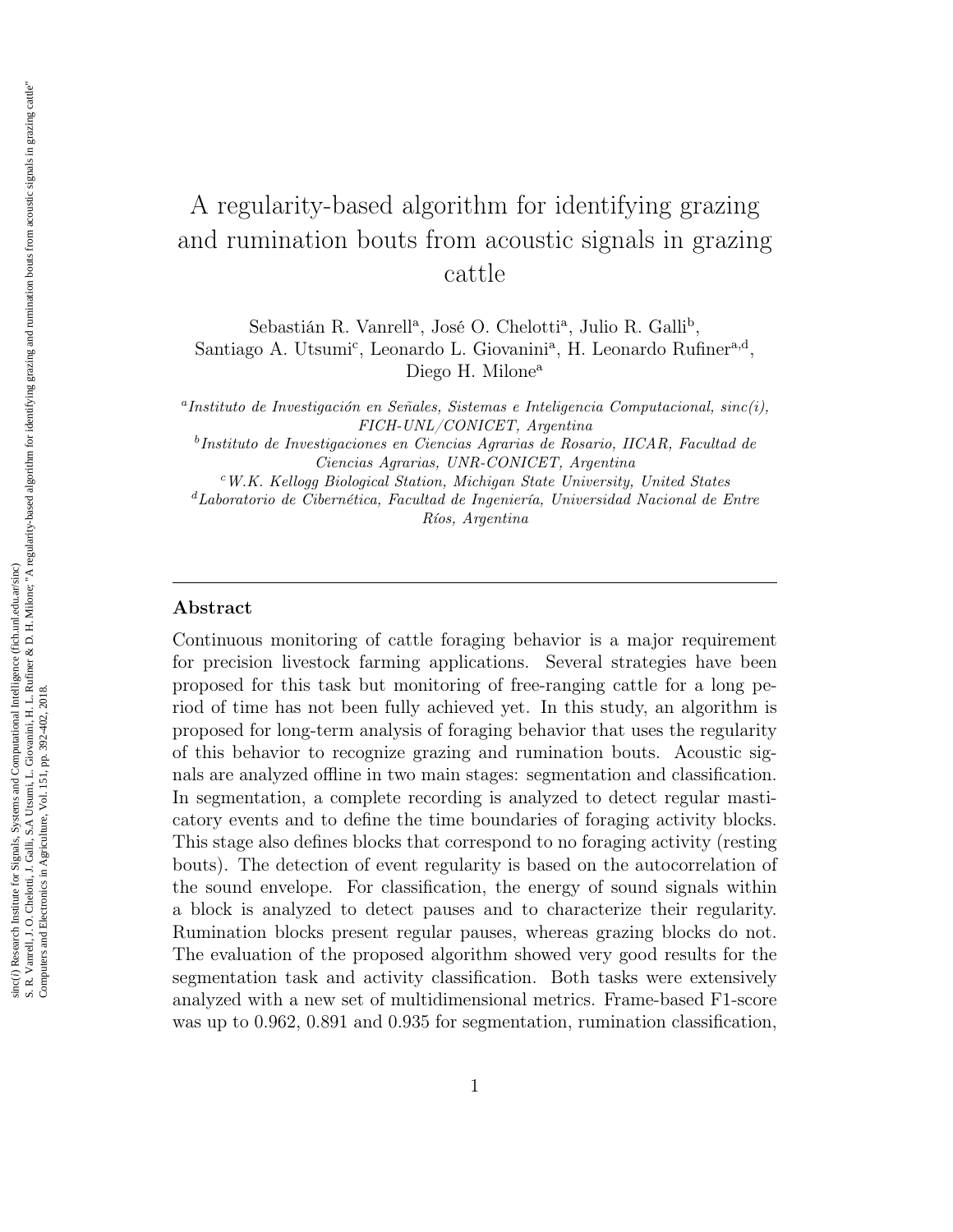and grazing classification, respectively. The average time estimation error was below 0.5 min for classification of rumination and grazing on recordings of several hours in length. In addition, a comparison for rumination time estimation was done between the proposed system and a commercial one (Hi-Tag; SCR Engineers Ltd., Netanya, Israel). The proposed algorithm showed a narrower error distribution, with a median of -2.56 min compared to -13.55 min in the commercial system. These results suggest that the proposed system can be used in practical applications.

Web demo available at: http://sinc.unl.edu.ar/web-demo/rafar/

Keywords: acoustic monitoring, activity recognition, grazing cattle behavior, precision livestock farming, signal processing

# 1. Introduction

In recent years, much effort has been put into the development of animal monitoring applications for precision livestock farming. Monitoring of foraging behavior is key to ensure the fulfillment of the basic health and welfare requirements of grazing cattle and to improve the efficiency of pasture-based production systems [\(Hodgson and Illius, 1998\)](#page-28-0). Foraging activities, particularly grazing and rumination, occupy most of the animal's day. Thus, the continuous monitoring of such behavior can help retrieve individual status information for each animal, build a log, detect emerging diseases or the onset of estrus, and optimize pasture and animal management. For example, decreased rumination is interpreted as an indicator of stress [\(Herskin](#page-28-1) [et al., 2004\)](#page-28-1), anxiety [\(Bristow and Holmes, 2007\)](#page-27-0), or disease [\(Welch, 1982\)](#page-30-0). Conversely, an increase in rumination time is associated with more saliva production and improved rumen health [\(Beauchemin, 1991\)](#page-27-1).

Cattle foraging behavior is mainly composed of grazing and rumination times. Grazing can cover from 25% to 50% of the day and rumination, from 15% to 40% [\(Kilgour, 2012\)](#page-28-2). The grazing process involves searching, apprehending, chewing, and swallowing herbage. Rumination includes bolus regurgitation, chewing, and deglutition. While grazing, the animal moves its jaw continuously with no predefined interruptions or sequence of events. By contrast, a typical rumination phase involves chewing for 40-60 seconds and a

Preprint submitted to Computers and Electronics in Agriculture June 22, 2018

Email address: srvanrell@sinc.unl.edu.ar (Sebastián R. Vanrell)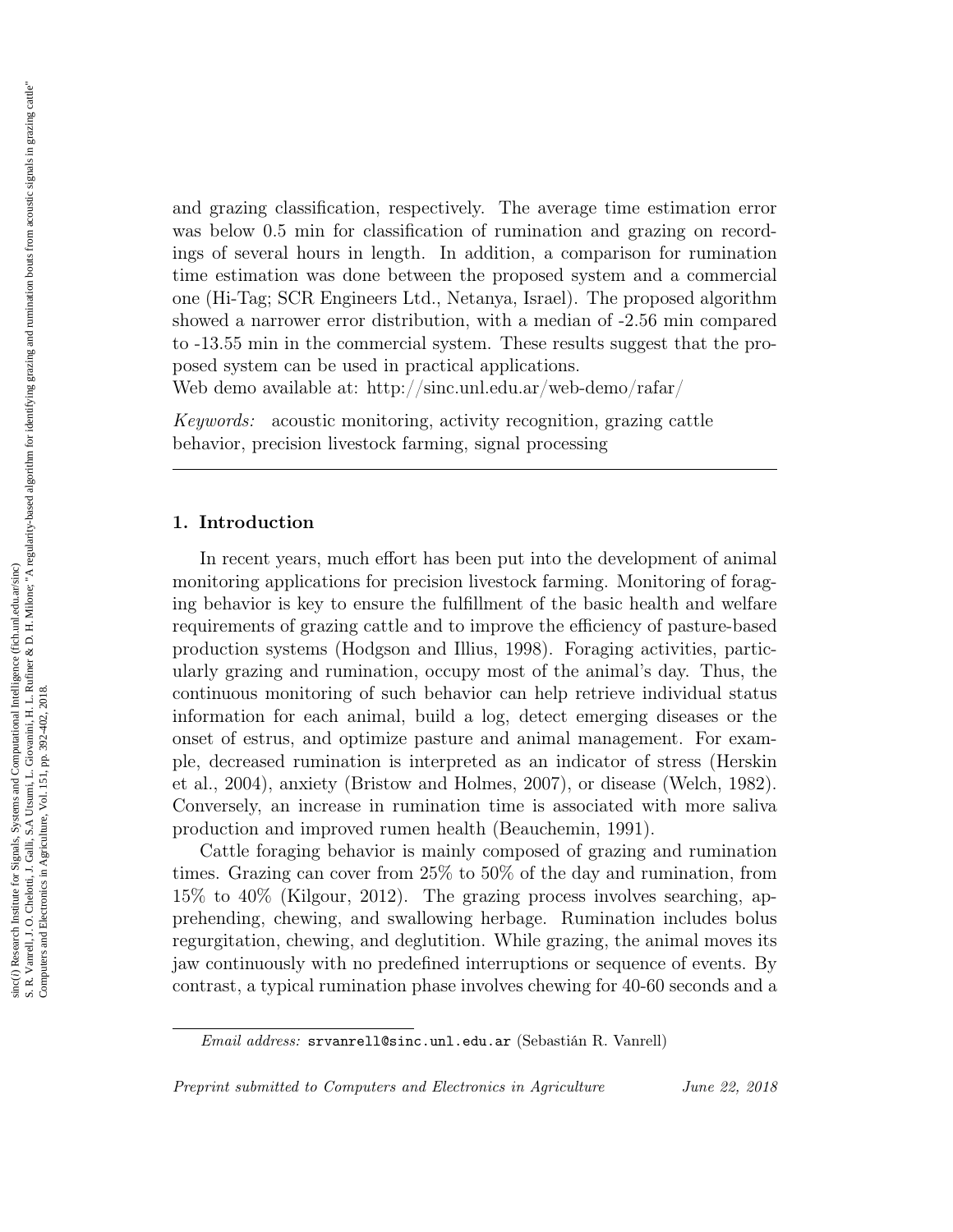3-to-5-second interruption during bolus deglutition and regurgitation [\(Hodg](#page-28-0)[son and Illius, 1998;](#page-28-0) [Trindade et al., 2011;](#page-30-1) [Benvenutti et al., 2016\)](#page-27-2). During both activities, jaw movements (or masticatory events) are performed rhythmically with a frequency that ranges from 0.75 to 1.20 events per second [\(An](#page-26-0)[driamandroso et al., 2016\)](#page-26-0). The masticatory events are biting, when herbage is apprehended and severed; chewing, when herbage is comminuted; and a compound movement called chew-bite, when herbage is severed and comminuted in the same jaw movement [\(Laca et al., 1992;](#page-28-3) [Ungar and Rutter, 2006;](#page-30-2) [Galli et al., 2017\)](#page-27-3). Events have a length close to 1 s, whereas activity bouts can last from minutes to hours. Thus, foraging behavior is characterized by events (short timescale) and activities (longer timescale).

Many strategies have been proposed for monitoring foraging behavior, but they are limited by several factors [\(Andriamandroso et al., 2016;](#page-26-0) [Delagarde](#page-27-4) [et al., 1999;](#page-27-4) [Hodgson and Illius, 1998\)](#page-28-0). For instance, foraging behavior could be measured by direct observation or by watching video recordings. However, these methodologies are extremely time-consuming and unfeasible for large herds; besides, it is very difficult to collect data in pasture-based systems over long periods of time. To be of practical use, monitoring should be performed in a fully automatic and noninvasive manner so as not to disturb the normal behavior of the animal. In addition, the system should be capable of working continuously and keep accurate measurements from days to weeks.

Automatic monitoring systems have been developed based on different sensing technologies: motion sensors, noseband pressure sensors, and microphones. The most commonly used motion sensors are accelerometers [\(Gonzále](#page-28-4)z [et al., 2015;](#page-28-4) [Arcidiacono et al., 2017;](#page-27-5) [Giovanetti et al., 2017;](#page-28-5) [Martiskainen](#page-28-6) [et al., 2009\)](#page-28-6) and inertial measurement units [\(Andriamandroso et al., 2017;](#page-26-1) [Smith et al., 2016;](#page-29-0) [Greenwood et al., 2018\)](#page-28-7). These systems typically seek to recognize a broader set of activities, such as rumination, grazing, resting, drinking, and walking. An activity is determined by postural analysis of the animal, where the sensors are used to estimate the relative position and motion of its head and body. However, this strategy can confuse activities that share the same posture. For example, resting can be easily confused with rumination, which can be performed while the cow is standing or lying on the ground. A better strategy for recognizing ruminating, eating, and drinking activities is the use of noseband pressure sensors [\(Rutter et al.,](#page-29-1) [1997;](#page-29-1) [Rutter, 2000;](#page-29-2) [Nydegger et al., 2010;](#page-29-3) [Zehner et al., 2017;](#page-30-3) [Werner et al.,](#page-30-4) [2018\)](#page-30-4). The IGER Behavior Recorder was a pioneer development using these sensors. Recently, the RumiWatch system was used to analyze housed and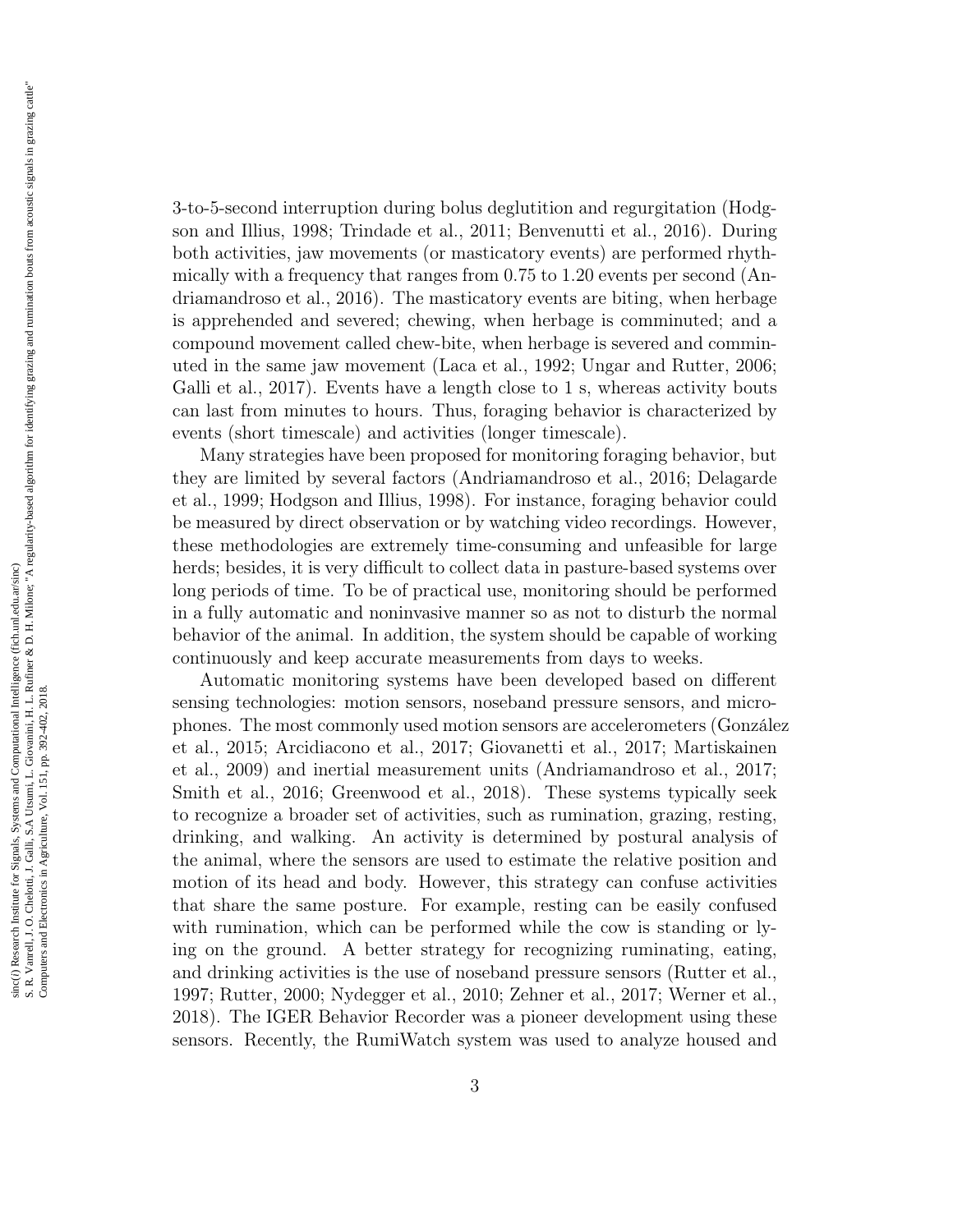free-ranging cows during one- and two-hour sessions. This yielded very good results, but further studies are required on continuous long-term monitoring. By contrast, acoustic monitoring has proven to be reliable for recognizing short-term ingestive events in free-ranging cows [\(Laca et al., 1992;](#page-28-3) [Galli](#page-27-6) [et al., 2011;](#page-27-6) [Clapham et al., 2011;](#page-27-7) [Navon et al., 2013;](#page-29-4) [Milone et al., 2012;](#page-29-5) [Galli et al., 2017;](#page-27-3) [Chelotti et al., 2016,](#page-27-8) [2018\)](#page-27-9). A popular monitoring system that includes a logger with a built-in microphone is the Hi-Tag system (SCR Engineers Ltd., Netanya, Israel). However, the sound signal processing is exclusively focused on monitoring rumination in housed cows [\(Schirmann](#page-29-6) [et al., 2009;](#page-29-6) [Goldhawk et al., 2013\)](#page-28-8). No long-term acoustic monitoring of foraging activities has yet been studied for free-ranging cows.

In this study, an algorithm is proposed for identifying grazing, rumination, and resting bouts from acoustic signals. The algorithm provides the start and finish times of each activity block by analyzing the input signal. It is based on the periodic characteristics of jaw movements during grazing and rumination. Jaw-movement sequences, and the occurrence of interruptions, differ greatly between activities. During grazing, bites, chews, and chewbites are heterogeneously distributed in time with irregular interruptions. Conversely, rumination presents homogeneous phases of chews interrupted by bolus deglutition and regurgitation. The algorithm has two stages. First, the complete recording is analyzed to delimit the blocks of the signal that show periodical jaw movements. The absence of such periodicity defines discarded blocks (resting bouts). Second, the delimited blocks are further analyzed to detect and characterize the interruptions, thus defining which activity corresponds to each block.

The identification of rumination and grazing bouts can be seen as a particular case of continuous activity recognition problem. In this context, recognition systems are typically assessed with standard performance metrics, such as sensitivity, specificity, precision, or correlation coefficient (concordance, Pearson, or Spearman) [\(Sokolova and Lapalme, 2009;](#page-29-7) [Werner et al., 2018;](#page-30-4) [Zehner et al., 2017\)](#page-30-3). However, to use these metrics the problem of continuous activity recognition must be reformulated as a classic classification problem, where input data is mapped to a single category. Unfortunately, restating the problem to conform to standard metrics can be misleading and can produce confusing results [\(Ward et al., 2011\)](#page-30-5). In this study, we propose the use of a new set of multidimensional performance metrics, which provides a detailed description of the recognition process at multiple timescales. This allows for a more accurate assessment of the strengths and weaknesses of the proposed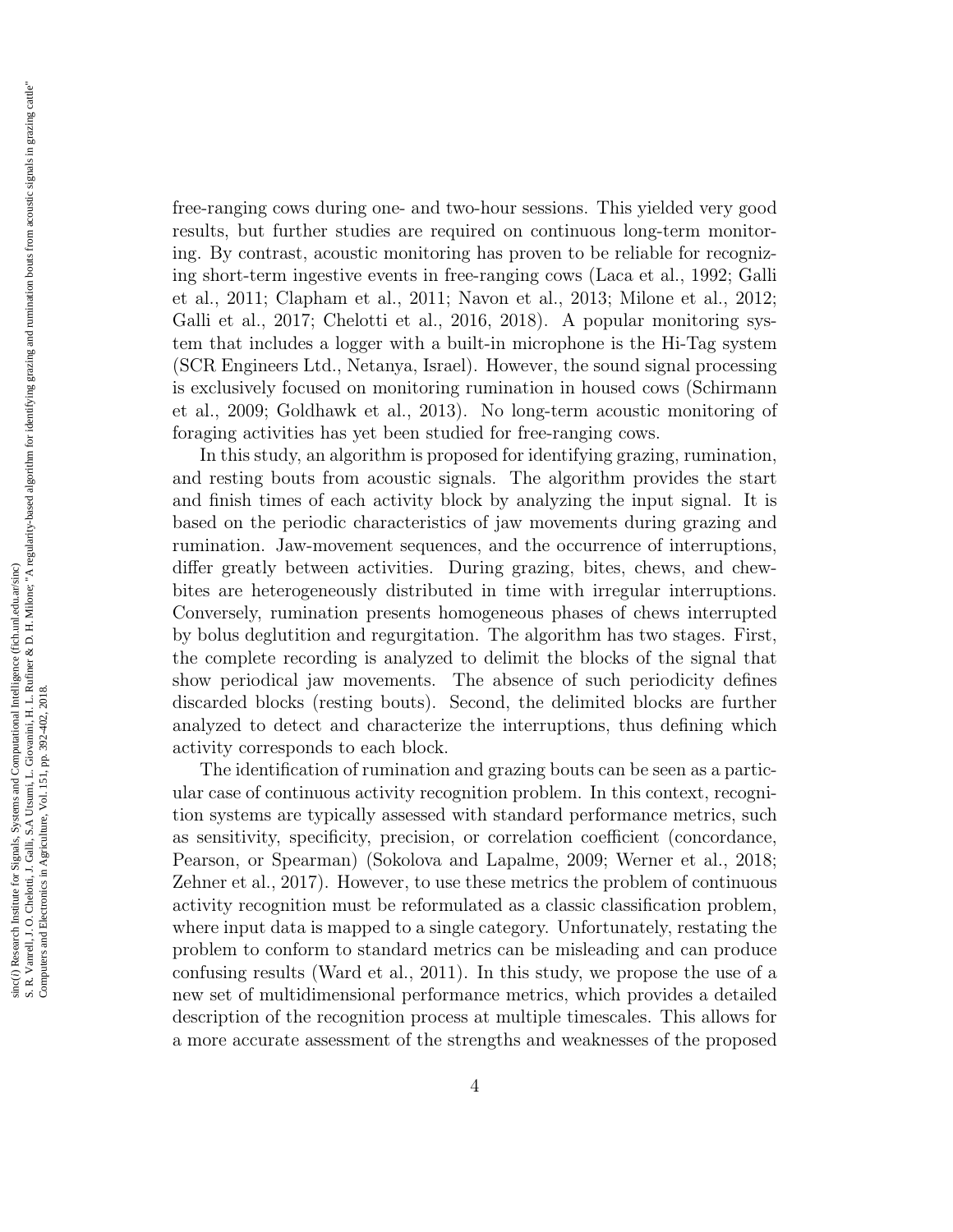recognizers.

#### 2. Materials and methods

Grazing and rumination are activities with quasiperiodic characteristics. The proposed *regularity-based algorithm* aims to use this discriminative information to provide grazing and rumination bouts. Two main stages are involved in the offline recognition process: activity segmentation and activity classification (Figure [1\)](#page-5-0). The complete recording is first analyzed to delimit the blocks of the signal that show regular events (jaw movements). A short sliding window on the envelope of the sound signal is used to analyze this regularity. Demarcation of the activity blocks also defines blocks of no activity (resting bouts), which correspond to silence or noisy intervals. Autocorrelation is a well-known technique that has been useful to detect periodicity in noisy signals [\(Oppenheim and Schafer, 2011\)](#page-29-8) and it will be used in this stage. During classification, activity blocks are further analyzed to detect interruptions and to characterize their regularity. The energy of the sound signal within a block is analyzed to detect sudden drops, which are related to the interruptions. Regular interruptions are related to bolus deglutition and regurgitation during rumination. Grazing does not show interruptions corresponding to this particular regularity, although it may present irregular interruptions by searching a new plant or patch.

# 2.1. Segmentation by regularity

Segmentation is based on regularity of masticatory events during grazing and rumination. The analysis of the envelope of the sound signal can reveal these events and their periodicity. Envelope computation is the first task of this stage (Figure [1.](#page-5-0)a). It allows one to operate with low-frequency signals and to discard high-frequency details, unrelated to event regularity [\(Chelotti](#page-27-8) [et al., 2016\)](#page-27-8). Envelope computation requires three steps: (i) signal rectification, (ii) signal filtering, and (iii) signal subsampling. In the first step the absolute value of signal samples is computed. In the second step the signal is filtered using a low-pass filter, thereby producing the sound envelope. In the third step, a subsample of the original sound envelope is conducted. The main objective of this step is to reduce the computational requirements in the subsequent tasks, since this process significantly reduces the amount of information to be processed without compromising the performance of the algorithm.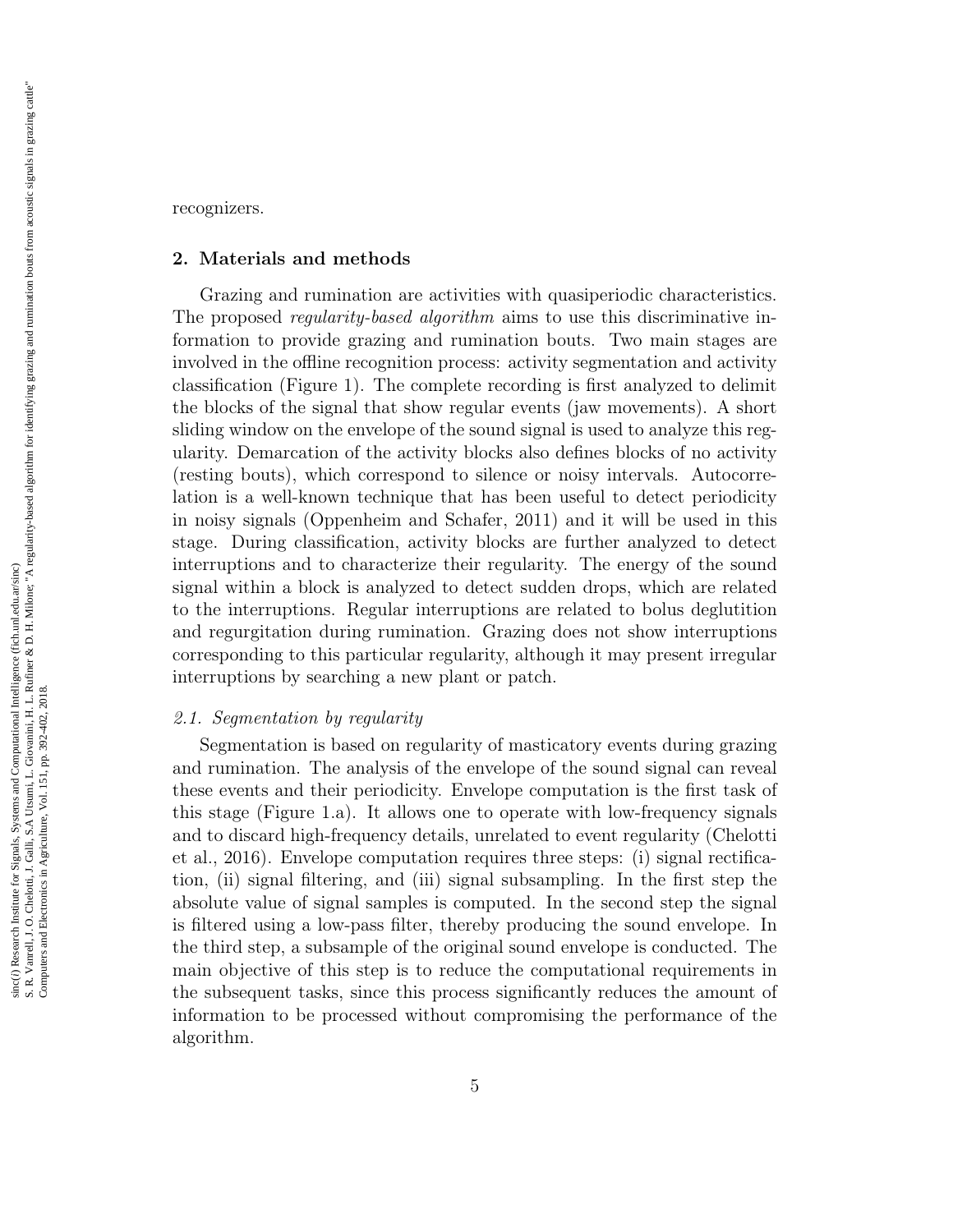<span id="page-5-0"></span>

Figure 1: Tasks of a) segmentation and b) classification stages for the proposed algorithm. Steps of regularity analysis during segmentation are also detailed.

Sound envelope is analyzed by frames of 30 s without overlapping (Fig-ure [1.](#page-5-0)a). The autocorrelation of each frame  $x_{30}[n]$  is performed,

$$
r_{xx}[k] = \sum_{n=k}^{N_{30}-1} x_{30}[n]x_{30}[n-k],
$$

where  $k \geq 0$  is the lag, and  $N_{30}$  is the number of samples in a frame. Regular activities are expected to have a peak at the typical period of masticatory events. Thus, a local maximum is searched in a surrounding interval  $L_{\text{peak}}$ ,

$$
k_p = \arg\max_{k \in L_{\text{peak}}} \{r_{xx}[k]\}.
$$

To be considered as a regular activity,  $k_p$  must be in  $L_{reg}$  (Figure [2\)](#page-6-0). In such a case, a positive label (P) is assigned to the frame. Otherwise, the frame will be set with a negative label  $(Q)$ , which means that no periodicity was detected.

A sequence of labeled frames (as P or Q) is obtained after the whole recording has been analyzed (Figure [1.](#page-5-0)a). A few intermediate Q frames are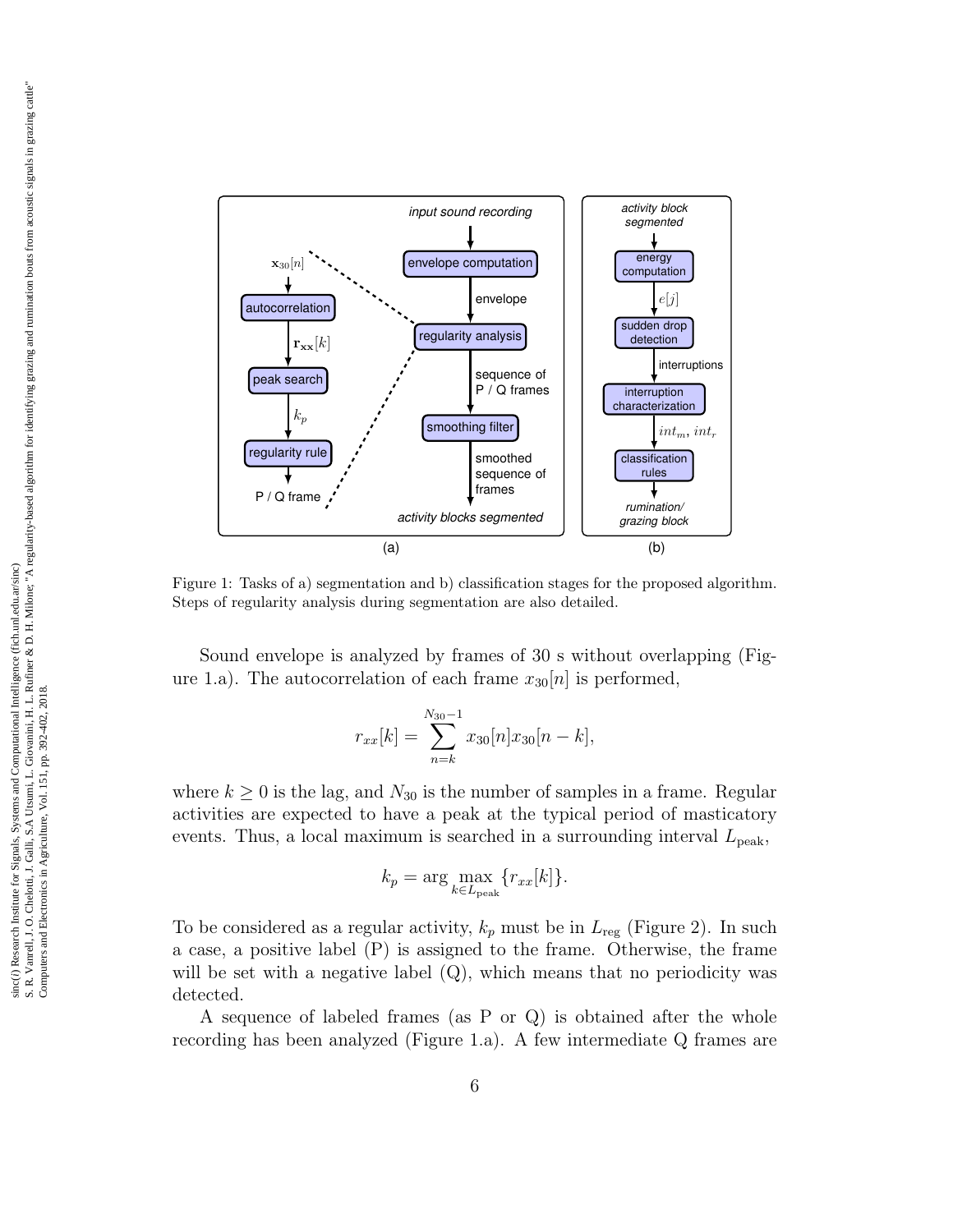<span id="page-6-0"></span>

Figure 2: Autocorrelation  $r_{xx}[k]$  of a frame  $x_{30}[n]$  identified as regular. Maximum search in  $L_{\text{peak}}$  yielded  $k_p$  in  $L_{\text{reg}}$ .

undesired breaks from the activity point of view because they lead to fragmentation and unrealistic short activity blocks in the recognized sequence. Since activity segmentation is focused on long-term behavior, these breaks should be reduced. A smoothing filter is applied to labeled sequences to avoid the presence of one or two successive  $Q$  frames  $\left($ <1 min) surrounded by P frames. Activity classification is more reliable when long blocks (several minutes) are analyzed.

#### 2.2. Classification of activity blocks

Information on event regularity is not enough to discriminate between rumination and grazing. A new characteristic must be extracted to make such distinction. Typical sound waves recorded during grazing and rumination in a free-ranging environment (as detailed in Section [2.4\)](#page-9-0) are shown in Figure [3.](#page-7-0) It is clear that rumination presents regular interruptions (short periods of low-intensity sound). Grazing does not show interruptions corresponding to this particular regularity, although it may present other interruptions by searching a new plant or patch. Detection of these interruptions and characterizing their regularity are the keys to discriminate between rumination and grazing.

The sound in an activity block is analyzed by 1 s frames  $x_1[n]$  to detect interruptions related to bolus regurgitation (pointed by arrows in Figure [3.](#page-7-0)b). These brief interruptions (3-to-5 s) might be undetected using longer frames, thus 1 s frames were chosen for the analysis. Interruptions could be inferred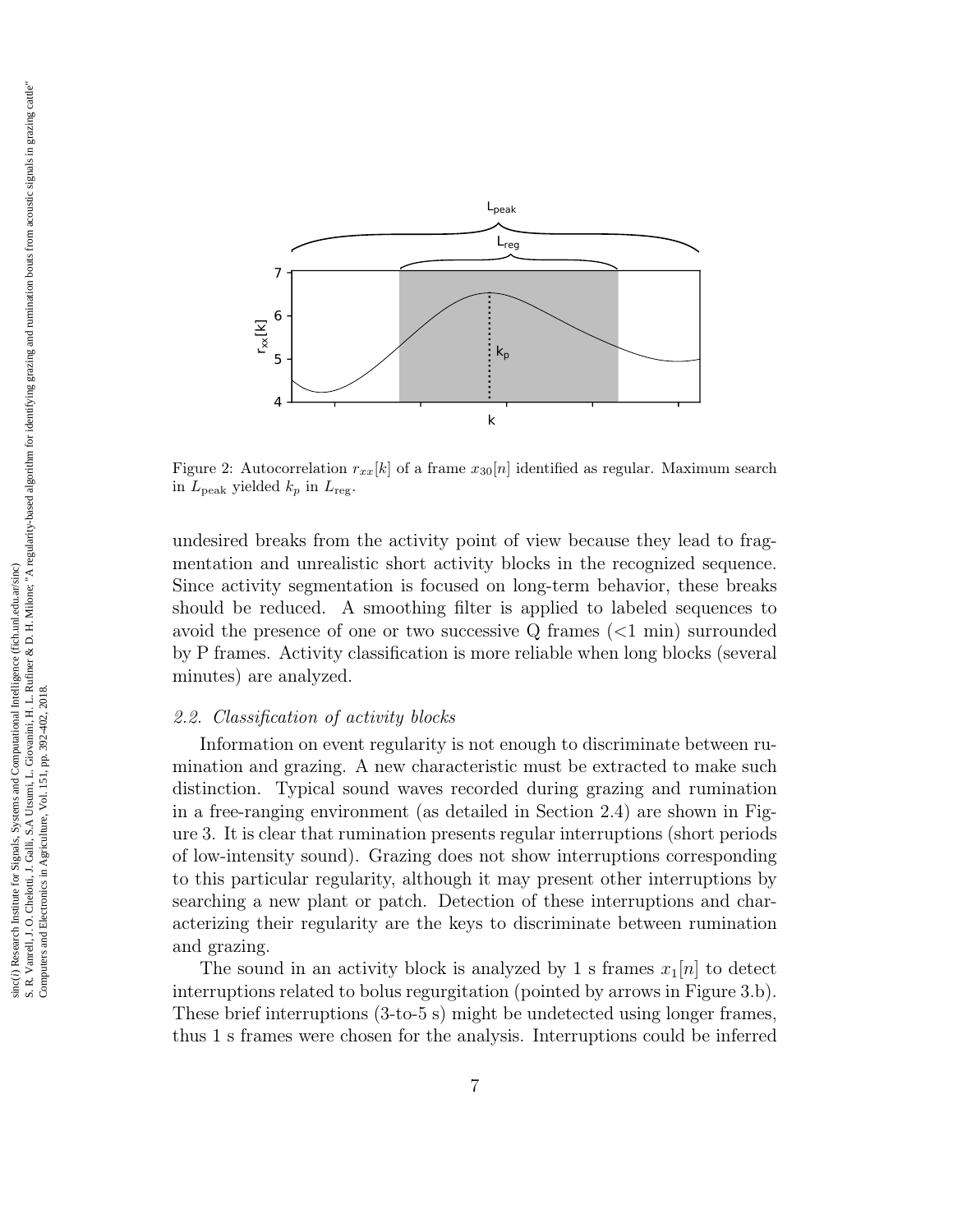<span id="page-7-0"></span>

Figure 3: Sound recorded during a) grazing and b) rumination in a free-ranging environment. c) Energy of sound wave during grazing (dashed line), and rumination (solid line). Interruptions related to bolus regurgitation are indicated by arrows. Regularity of events is depicted in a') and b').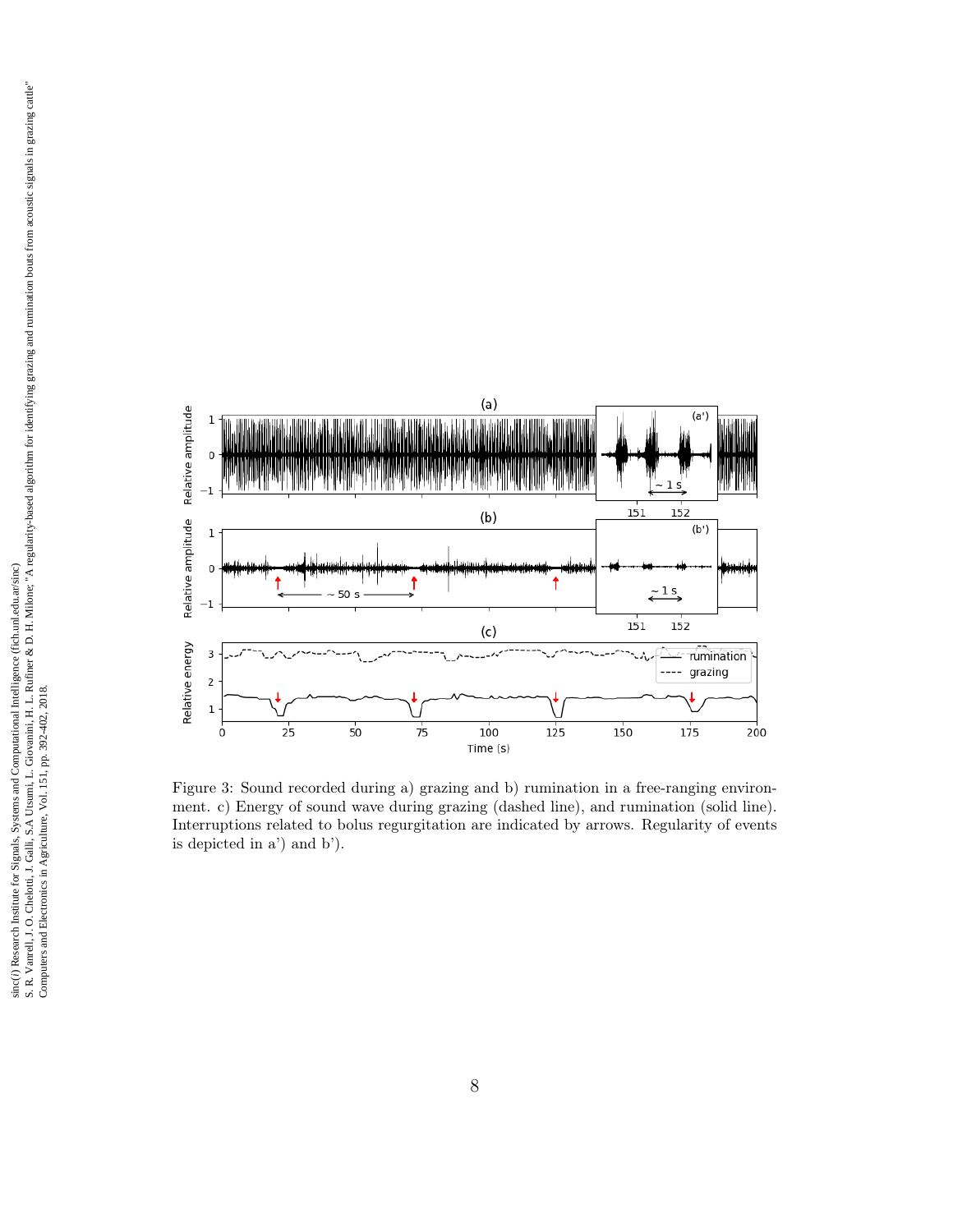from changes in the amplitude of the sound signal. However, variations in the amplitude across sessions, microphones, recording devices and cows do not allow a reliable detection. Preliminary experiments showed that an energyrelated measure performs better at detecting interruptions. Hence, in this study a frame is characterized by computing the  $e[j] = \log (||\mathbf{x}_1||_2)$ , which is proportional to the energy (Figure [1.](#page-5-0)b). The center of a frame  $j$  indicates its position in that block. For example, the solid line in Figure [3.](#page-7-0)c shows the corresponding  $e[j]$  for the sound recorded during rumination (Figure [3.](#page-7-0)b). The algorithm aims to detect sudden drops in  $e[j]$  so as to characterize interruptions.

Drop detection starts by computing  $e[i]$  for each 1 s frame in the whole block (Figure [1.](#page-5-0)b). A sliding window of fixed length is used to perform the search. The median  $m_w$  is computed in this window and the first position j, where  $e[j]$  is lower than a given threshold is assumed to be a sudden drop (to be specified in Section [2.5\)](#page-11-0). The search continues after a big step when a drop is found in the window. Otherwise, a small step is performed. Once drops have been identified, the interruptions in a block are characterized in two ways: (i) the mean interval between interruptions  $(int_m)$  and (ii) the rate of interruptions per minute  $(int<sub>r</sub>)$ . A block would be identified as rumination if the interruptions meet specific criteria. Otherwise, the activity block would be identified as a grazing block.

## 2.3. Processing blocks and gaps

Segmentation by regularity can produce long blocks (hundred of minutes in length) to be classified. These blocks typically correspond to grazing or rumination bouts. However, a single block can occasionally comprise a rumination bout followed by grazing, or vice versa (i.e., a mixed block). Since the classification stage does not change the limits of a block, classifying mixed blocks can introduce partial misclassification. To deal with these misclassifications, larger blocks (>10 min) are analyzed for possible partition. Changes in energy computed by 60 s frames are the guide for partition. A partition is performed if an energy change is greater than a threshold. When this stage is considered, blocks are partitioned before classification. Segmentation can also lead to short gaps  $\langle$  <5 min) between activity blocks, which are not relevant from a practical point of view. These gaps can be merged before or after classification. Prior to classification, short gaps are merged, thus creating long activity blocks to be classified. After merging, the partition of long blocks is expected to play a critical role in system performance. After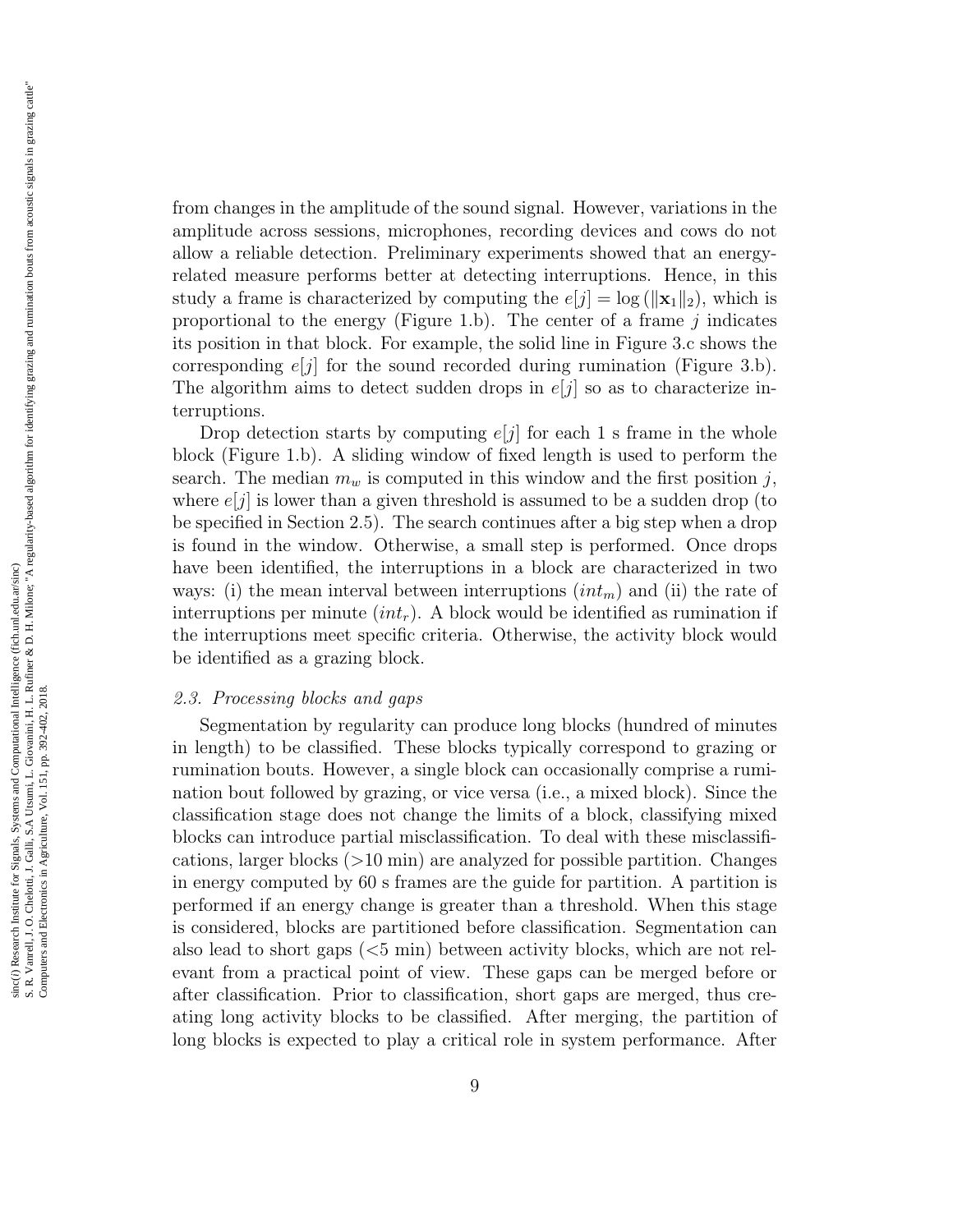<span id="page-9-1"></span>Table 1: Algorithm variants considered in the experiments. RAFAR: regularity-based acoustic foraging activity recognizer. Seg: segmentation. MB: gap merging before classification. BP: partition of long blocks. Cla: classification of activity blocks. MA: gap merging after classification.



classification, gap merging is performed only if previous and posterior blocks correspond to the same activity. In this case, short gaps are combined with contiguous blocks to form a long block that is equally labeled. For instance, a short gap between two rumination blocks will be reassigned and a single longer rumination block will be created.

In this study, several variants are evaluated in the combination of these stages of the algorithm. They differ in the order of stages in the process flow. Their names and stages are detailed in Table [1.](#page-9-1) Available stages are segmentation by regularity (Seg), gap merging before classification (MB), partition of long blocks (BP), classification of activity blocks (Cla), and gap merging after classification (MA). The baseline variant is called regularitybased acoustic foraging activity recognizer (RAFAR). Merging stages are mutually exclusive, thus each variant will include MB or MA. The reason is that a gap that would be merged by MA will have already been merged by MB. A detailed description of the parameters of these stages is given in Section [2.5.](#page-11-0)

## <span id="page-9-0"></span>2.4. Acoustic signal database

The acoustic signals were obtained from an experiment performed at the dairy facility in the Kellogg Biological Station (Michigan State University), in August 2014. Protocols for animal handling and care were reviewed, approved, and conducted according to the Institutional Animal Care and Use Committee of Michigan State University. In this experiment, the for-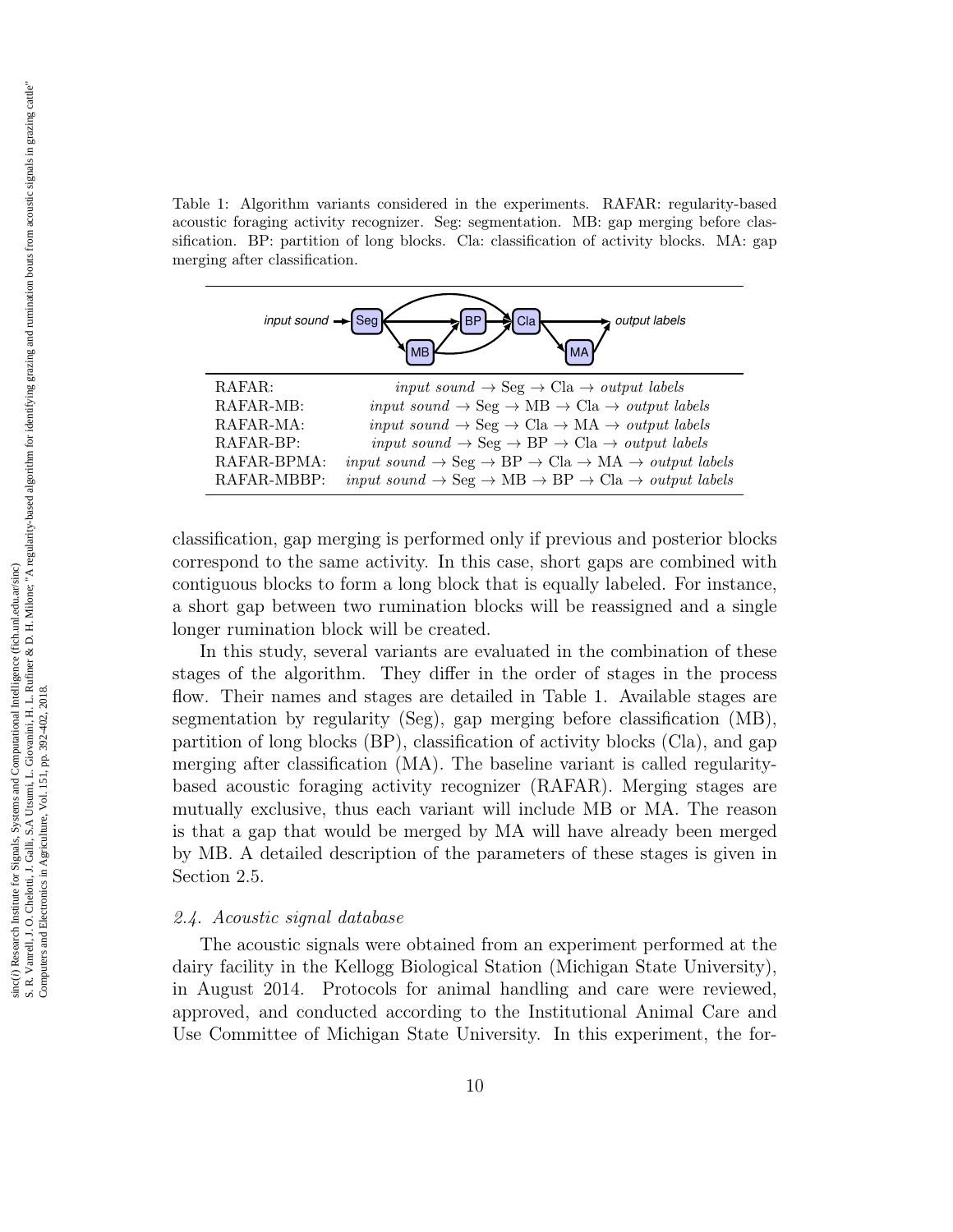<span id="page-10-0"></span>

Figure 4: (a) Recording device, (b) microphone and (c) Hi-Tag logger location on the cow's head and neck.

aging behavior of five multiparous Holstein lactating cows grazing perennial ryegrass/white clover and orchardgrass/white clover pastures was continuously monitored during six days. These signals were recorded using SONY ICDPX312 recorders (Figure [4.](#page-10-0)a). A microphone was placed facing inwards on the forehead of cows (Figure [4.](#page-10-0)b) and was protected with rubber foam [\(Milone et al., 2012\)](#page-29-5). All recordings were made at 44.1 kHz sampling rate and 16-bit resolution, providing a nominal 22 kHz recording bandwidth and 96 dB dynamic range, and they were saved in WAV (waveform audio) file format. For this study, 24 hours of recordings containing rumination and grazing sessions were selected to tune the parameters of the algorithm and they were never used again. The results were obtained from 137 hours of recordings, which were selected taking care that they corresponded to a freeranging environment. Those portions of the recordings that were captured inside the feeding barn were excluded from this study. This selection has been guided by the labels (time-stamps) provided by the experts.

All the signals used in this study were aurally segmented and labeled independently by two experts in animal behavior, who were able to identify, classify, and label the activity blocks as grazing or rumination. Blocks of no interest were labeled as null. In most cases, experts largely agreed on the labeling of signals, and when there was disagreement, they worked together to reach a final decision. This labeling was used as the reference for comparing and evaluate the performance of the algorithm.

For comparison purposes on rumination time estimation, the Hi-Tag rumination monitor system was used to continuously monitor the animals during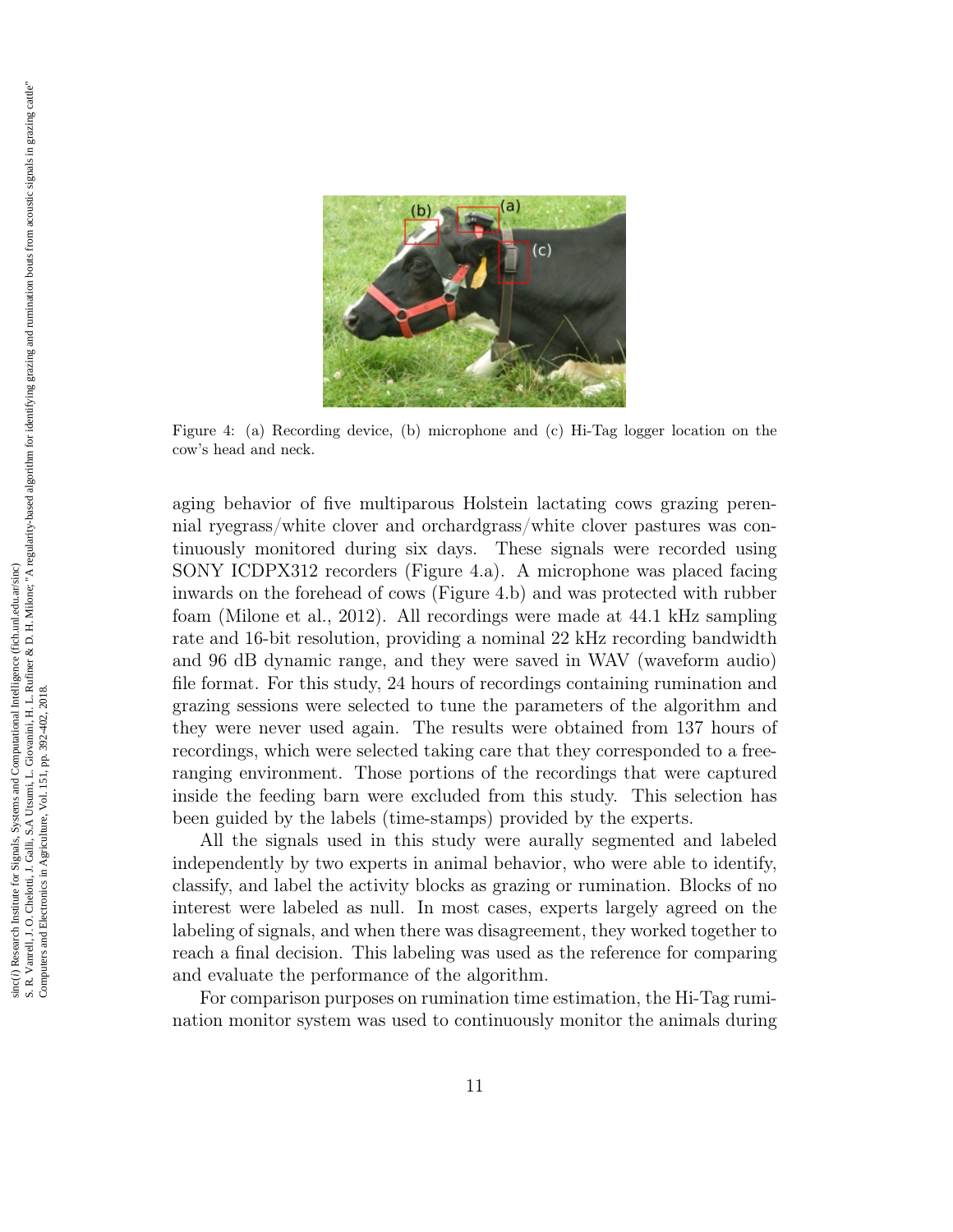the experiments. The Hi-Tag system, consists of rumination loggers, stationary or mobile readers, and software for processing electronic records [\(Schir](#page-29-6)[mann et al., 2009\)](#page-29-6). Rumination was recorded with this system using a built-in microphone on the collar of the animal (Figure [4.](#page-10-0)c) and it was summarized as the total time spent ruminating during two-hour chunks.

#### <span id="page-11-0"></span>2.5. Experimental setup

The experiments conducted considered the following implementation of the regularity-based algorithm. During segmentation, in the second step of the envelope computation, the signal was filtered using a third-order lowpass Butterworth filter with a cutoff frequency of 2 Hz. In the third step, a subsample of the original sound envelope to 1 kHz was conducted. Sound envelope was analyzed by frames of 30 s and the autocorrelation of each frame  $x_{30}[n]$  was computed. This length provided enough time resolution to catch the periodicity peak in the autocorrelation and the desired time resolution for segmentation. Regular activities were expected to have a peak at around 0.8 s. This is related to the typical frequency of masticatory events, which is slightly higher than 1 Hz [\(Andriamandroso et al., 2016\)](#page-26-0). The local maximum was searched in a surrounding interval  $L_{\text{peak}}$ , which corresponded to (0.3 s, 1.25 s). The frame was considered positive if the maximum was in  $L_{reg} \subset$  $L_{\text{peak}}$ . This interval corresponded to the interval  $(0.55 \text{ s}, 1.06 \text{ s})$  that covered the typical period of masticatory events. The smoothing filter applied to the labeled sequences was a fifth-order median filter. The intervals were defined from experiments with the 24 hour of recordings detailed in Section [2.4.](#page-9-0) The remaining parameters was defined from preliminary experiments with signals similar to those used in this study.

In the classification stage, the detection of drops in  $e[j]$  was performed with a sliding window of 80 s. This length made possible to find contiguous interruptions during rumination. The median  $m_w$  of energy was computed in this window, which helped to define an adaptive threshold to detect sudden drops in  $e[j]$ . A sudden drop was assumed where  $e[j] < 0.65 m_w$ , which has provided the desired sensibility in preliminary experiments. The steps during the search were set to 44 s and 5 s for the big and small step, respectively. These parameters were defined from preliminary experiments with signals similar to those used in this study. The criterion to define an activity block as rumination was that  $int_m \in (25 \text{ s}, 110 \text{ s})$  and  $int_r \in (0.5 \text{ int/min}, 1.5 \text{ int/min})$ . The first condition corresponded to the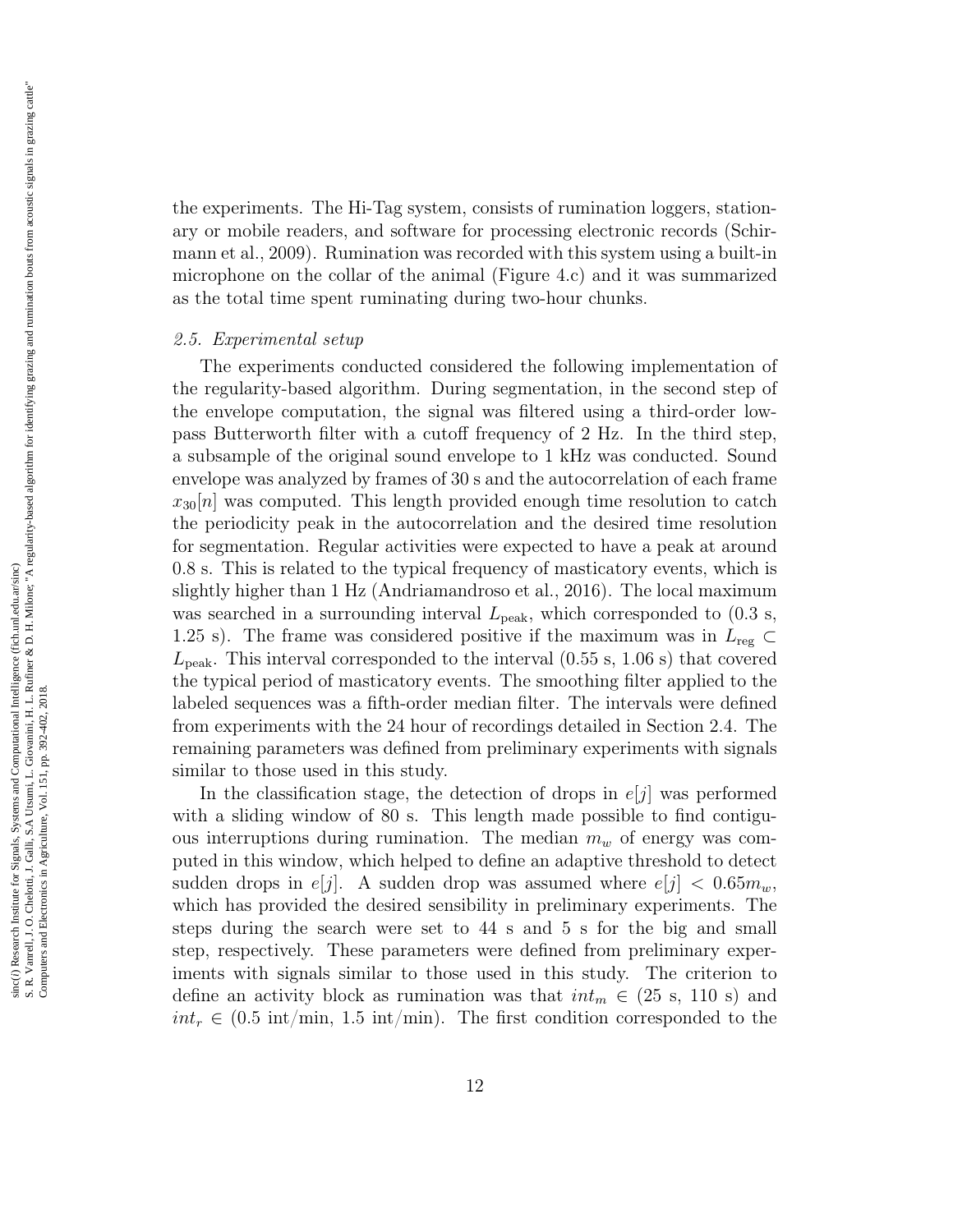expected interval between interruptions during rumination and it was computed from detected interruptions. The second one corresponded to the expected frequency of the interruptions, and it considered the number of interruptions and the length of the block. Otherwise, the activity block would be identified as a grazing block. This criterion were defined from experiments with the 24 hour of recordings detailed in Section [2.4.](#page-9-0)

In the block partition stage, larger blocks (10 min or longer) were analyzed for possible partition. Frames of 60 s were considered to compute the energy and the partition was performed if the relative energy change was greater than a threshold of 0.4. A partition was not performed when the resulting blocks were shorter than 200 s. In the merging stages, a 5 min or shorter gap was considered a short gap that should be merged. These parameters were fixed from experiments with the 24 hour of recordings detailed in Section [2.4.](#page-9-0) A web demo of the algorithm was developed with the tool [\(Stegmayer et al.,](#page-29-9) [2016\)](#page-29-9) and can be accessed at: [http://sinc.unl.edu.ar/web-demo/rafar/.](http://sinc.unl.edu.ar/web-demo/rafar/)

#### 2.6. Performance metrics

In a standard classification task, a data input is assigned into one, and only one, of the predefined classes. There are clear definitions of true positives (TP), false positives (FP), true negatives (TN), and false negatives (FN). Hence, a recognizer performance can be assessed with standard metrics such as accuracy, precision, recall and F1-score [\(Sokolova and Lapalme,](#page-29-7) [2009\)](#page-29-7). In continuous activity recognition, performance evaluation requires the comparison between a reference sequence and a recognized sequence. The activity blocks of the reference sequence and the recognized sequence may not be in a one-to-one correspondence. For example, a single block of the reference sequence can be partially detected by three shorter blocks in the recognized sequence. The definition of TP does not contemplate this kind of relation between a single input and several outputs. Thus, standard definitions of TP, FP, TN, and FN are no longer suitable. Furthermore, redefining the classification task to provide the input counts required by standard metrics can be equivocal [\(Ward et al., 2011\)](#page-30-5). For instance, standard metrics can be computed based on frames, but they do not distinguish between serious frame errors (block insertion or deletion) and timing offsets (partially detected blocks). Also, they fail to capture common artifacts such as fragmentation, merging, and timing offsets of blocks. A simplified example of the complexity involved in the analysis of continuous activity recognition can be seen in [Appendix A.](#page-24-0)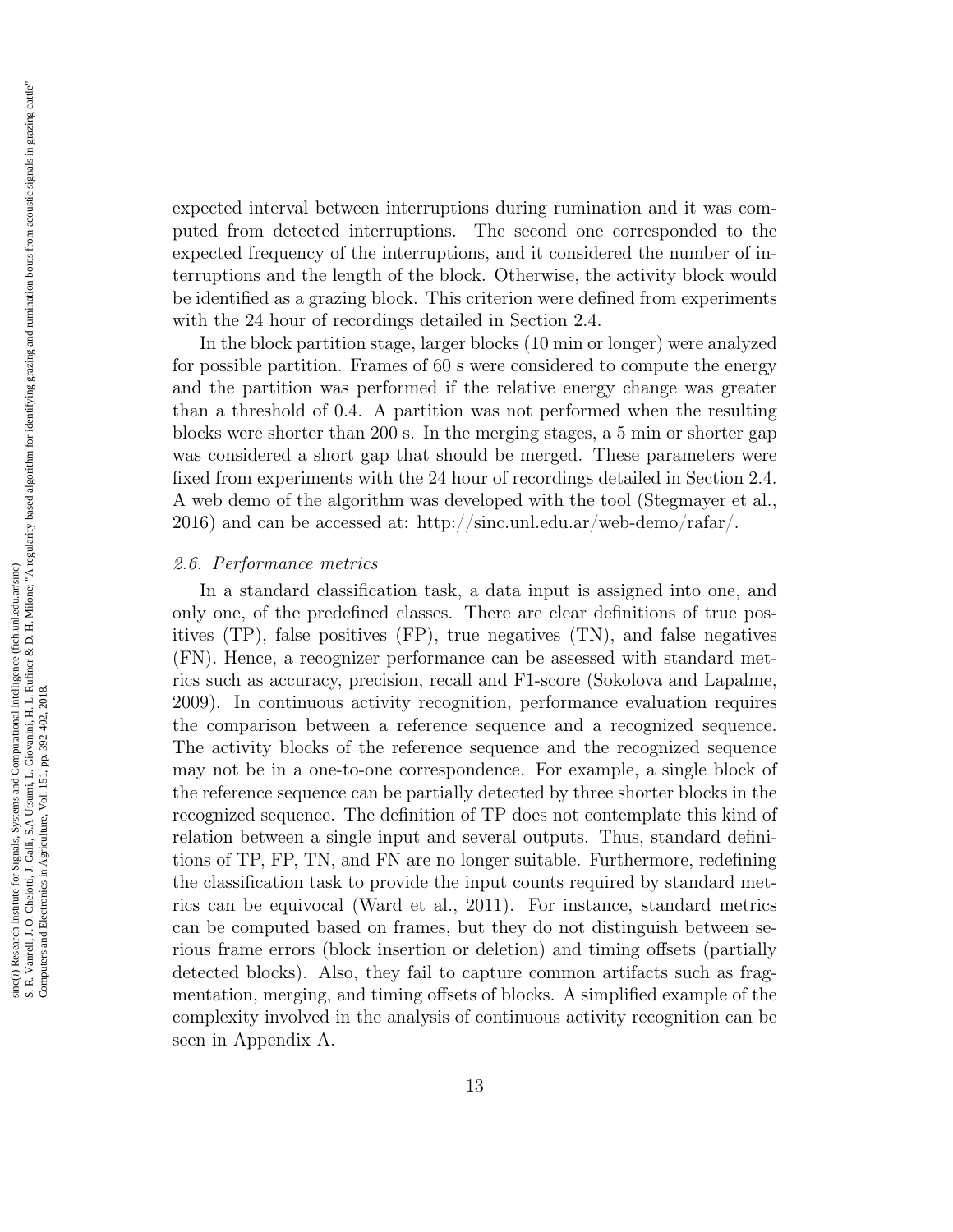A comprehensive set of performance metrics for continuous activity recognition has been proposed by [Ward et al.](#page-30-5) [\(2011\)](#page-30-5). These metrics are based on two complementary short- and long-term timescales. They present a multidimensional and detailed description instead of a single performance number. In this way, the strengths and weaknesses of a recognizer can be assessed, avoiding ambiguity in the results. Short-term metrics are frame-based, which is the smallest fixed-length unit of time considered by the recognizer. Framebased metrics facilitate a fine-grain analysis that resembles a continuous time analysis. In this context, a block is defined as a contiguous sequence of equally labeled frames and it has no fixed-length. Long-term metrics are block-based, which provides a different point of view, a big picture of the recognition. This is particularly valuable to detect coarse-grain artifacts and to propose modifications in the recognizer. Errors can be related to segmentation, classification, or a combination of both tasks.

The comparison of two binary sequences is based on the notion of segments. A segment has been defined as the longest part of a block in which the reference and the recognized sequences can be compared in an unambiguous way (i.e., TP, TN, FP, and FN are clearly defined). Segments have no fixed length and can be derived by comparing the reference and the recognized sequences: any change in either sequence marks a segment boundary. This aspect points up a clear difference from blocks and frames, which can be defined from a single sequence. The TP and TN segments keep those labels. The FP and FN segments are assigned into subcategories to better capture block artifacts (details are given in [Appendix B\)](#page-25-0). Final labeling of frames is obtained from the corresponding segments. A block is labeled from segments that overlap with them. If a block in the reference sequence is overlapped by a single block in the recognized sequence, the block will be labeled as C (correctly classified).

The frame- and block-based error metrics were used to characterize each variant of the algorithm. They are false negative rate  $(FNR_*)$ , false discovery rate  $(FDR_*)$ , recall  $(R_*)$ , precision  $(P_*)$ , fragmentation  $(F_*)$ , merging  $(M_*)$ , deletion  $(D_*)$ , insertion  $(I_*)$ , and the standard F1-score  $(F1_*)$ . All metrics were computed for each recording analyzed and then averaged for results presentation. For details about the computation of these metrics see [Appendix C.](#page-25-1)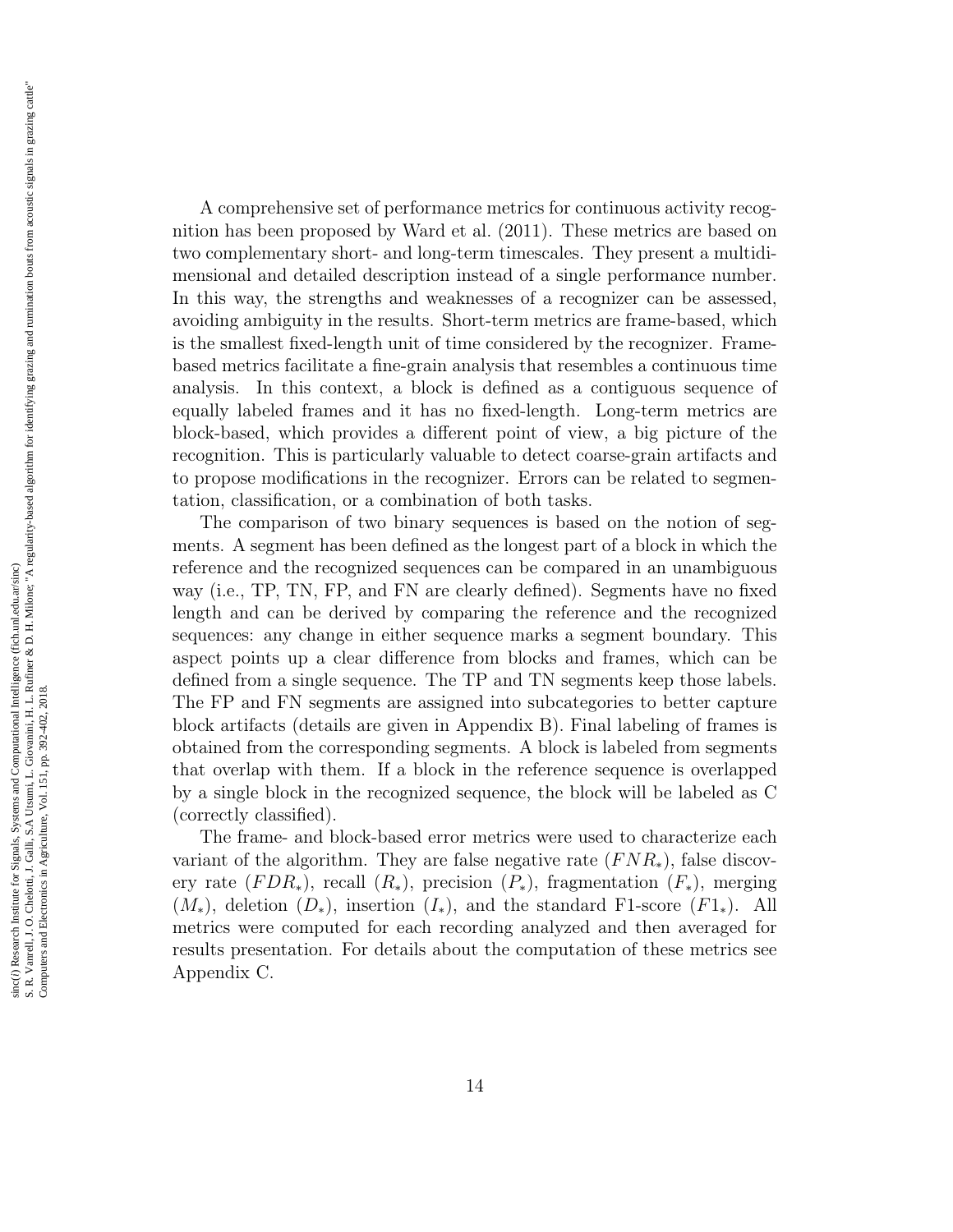#### 3.1. Segmentation of foraging activities

Segmentation of foraging activities focuses on the delimitation of activity blocks regardless of their activity label. Three variants of the algorithm were considered: basic segmentation and classification (RAFAR), segmentation and gap merging before classification (RAFAR-MB), and segmentation and gap merging after classification (RAFAR-MA). The other variants in Table [1](#page-9-1) were not considered for segmentation analysis because they were included in the selected variants. The block partition (BP) stage in the other variants did not modify the external limits of an activity block, thus segmentation was not altered.

A spider plot considering frame- and block-based error metrics is shown in Figure [5.](#page-15-0)a. A perfect algorithm would yield 0 for each error metric, which matches the boundary of the polygon. Frame-based metrics (left-hand side of the spider plot) revealed low  $FNR$  and  $FDR$  for all variants, which means that segmentation was extremely accurate. The addition of a merging stage before classification (RAFAR-MB) decreased the  $FNR$  and increased the merging errors ( $\sim$ 13%). This is expected since gap merging incorporates more positive frames into the recognized sequence. By contrast, gap merging after classification (RAFAR-MA) was more moderate because it merged the gaps that were surrounded by equally classified blocks. Thus, the MA stage had a modest effect compared to the MB stage. In addition, the increase of the merging errors showed a reduction of fragmentation errors.

Regarding block-based metrics (right-hand side of the spider plot), these variants of the algorithm showed surprisingly large  $FNR$  and  $FDR$ . This illustrates the importance of considering long-term error metrics of the sequences, because they can reveal and characterize unseen artifacts of the recognition process. Most of the errors were due to block merging (up to 37%) and block fragmentation (up to 38%). There were also some insertions of blocks. Compared to RAFAR segmentation, the MB stage increased the block merging rate by 17% and reduced block fragmentation by 22%. The MA stage reduced fragmentation and slightly increased merging but it had no substantial effect. Block  $FDR$  was reduced but it was still high (>40%). A comparison between frame- and block-based results indicated that most blocks in the recognized sequence correctly overlapped with the blocks of the reference sequence, and most regions of non-foraging activities were not assigned to activity blocks. However, the recognized sequence was mostly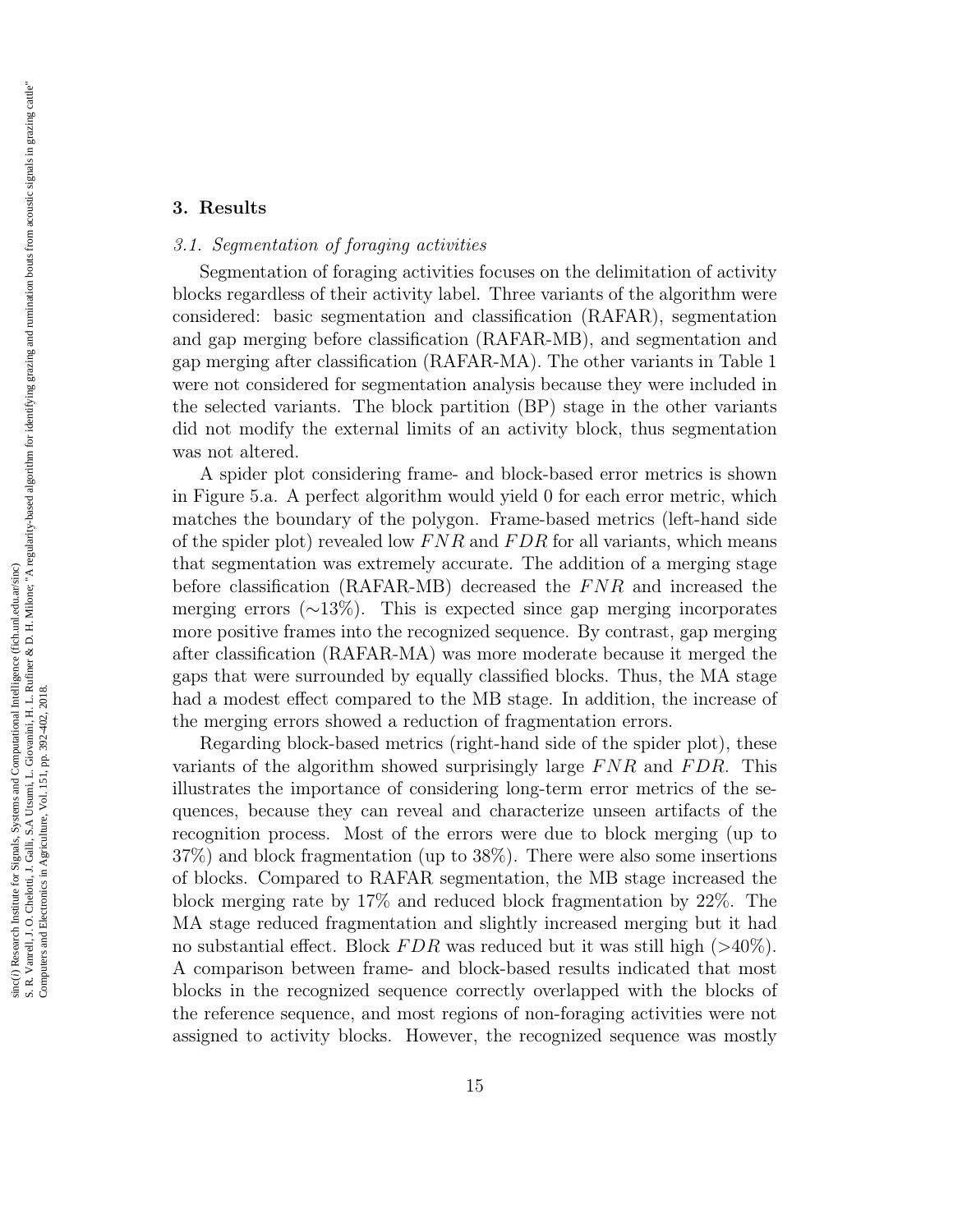<span id="page-15-0"></span>

Figure 5: Segmentation of foraging activities. (a) Spider plot of frame- and block-based error metrics. The lowest errors correspond to the boundary of the polygon. (b) Violin plots of time estimation errors. The top axis was normalized with the mean duration of foraging activities (158.6 min) across the recordings analyzed. RAFAR: baseline segmentation and classification. RAFAR-MB: gap merging before classification. RAFAR-MA: gap merging after classification.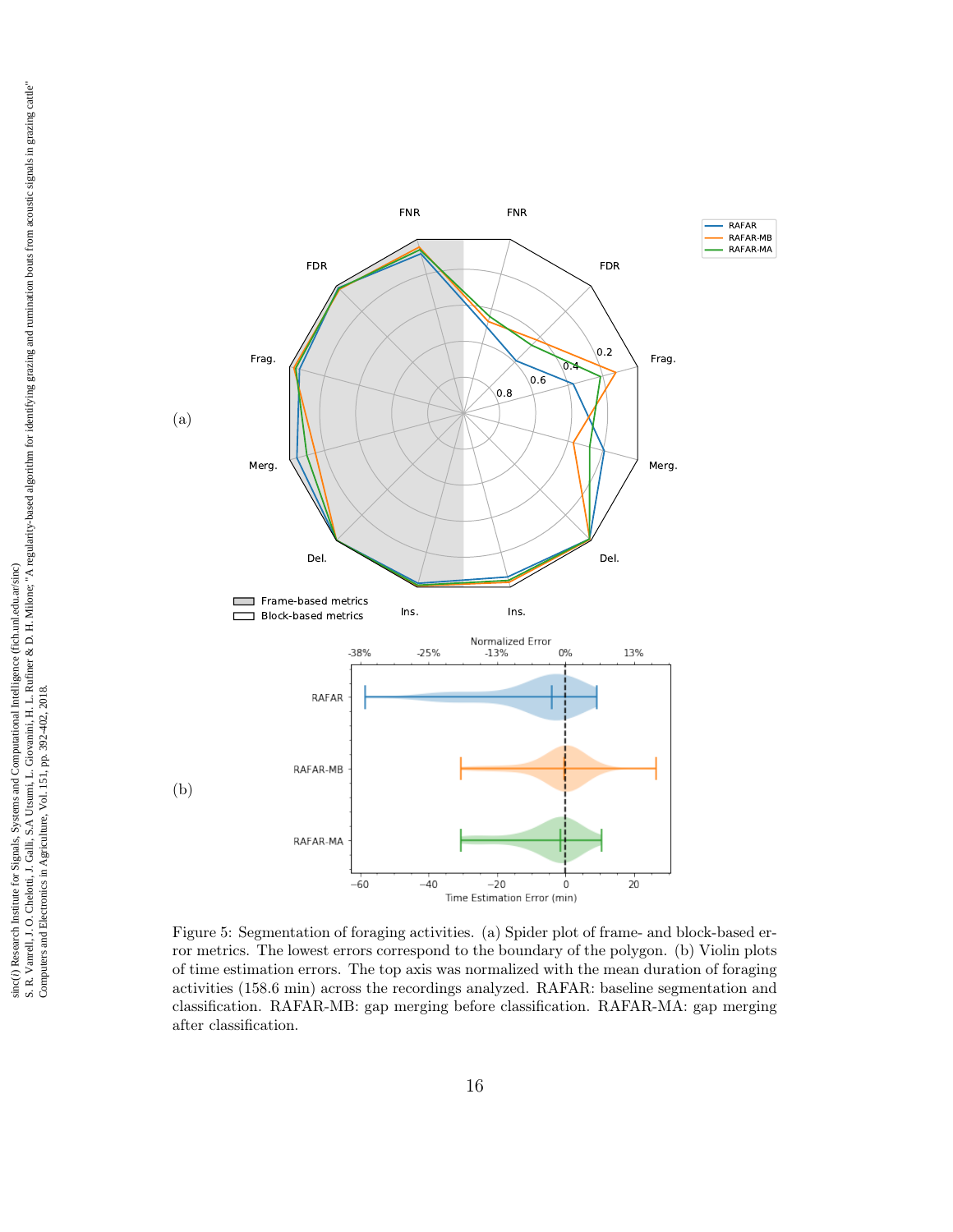comprised of long merging blocks. This should be taken into account for the analysis of classification results and the role of a block partition stage.

A different and practical way of analyzing the segmentation stage was to compare the estimated and the actual duration of the activities. The violin plots in Figure [5.](#page-15-0)b show the time estimation errors in minutes for the variants analyzed. Vertical ticks indicate the median and the extremes of the error distribution. In general, the three variants analyzed achieved very low error with just a few outliers near the extremes. In a single recording, the mean duration of foraging activities was 158.6 min. The algorithm was able to segment these activities with an error ranging between -10 and 10 min. The segmentation with RAFAR tended to underestimate the duration by a median error of 4.16 min. The inclusion of the MB stage in RAFAR-MB substantially reduced the median error of the duration (-0.36 min) but it also showed more overestimation, which is reasonable since the blocks in the recognized sequence are enlarged. Compared to RAFAR, gap merging after classification (RAFAR-MA) reduced the median error to -1.41 min and resulted in a narrower error distribution. This may be explained by an appropriate discrimination of the gaps to merge and an exclusion of the real gaps between activities. It was expected that these accurate segmentation results could help to provide a reliable classification output.

#### 3.2. Classification of foraging activities

The results for the classification of foraging activities consider all the RAFAR variants. Baseline classification corresponds to RAFAR, which has the elementary stages in the process flow. Frame-based error metrics showed low  $FNR$  for most RAFAR variants on grazing recognition (Figure [6.](#page-17-0)a). By contrast, FDR ranged from  $\sim$ 20% to ~10%. This means that almost every frame that corresponds to grazing was correctly classified but some RA-FAR variants incorrectly identified extra grazing frames (FP frames). The worst variant was RAFAR-MB, which had the highest  $FNR$  and the highest deletion rate. The addition of a block partition stage (RAFAR-BP and RAFAR-BPMA) reduced the  $FDR$  from  $\sim 20\%$  to 15%, which must be related to a decrease in FP frames. Finally, the combination of MB and BP stages (RAFAR-MBBP) achieved the lowest  $FDR$ , that is, a precision above 90%  $(P_f = 1 - FDR_f)$ . Compared to other variants, insertions were highly reduced by RAFAR-MBBP.

Regarding block-based metrics, most RAFAR variants showed a FNR below 30% and  $FDR$  below 50% (Figure [6.](#page-17-0)a). Several grazing blocks of the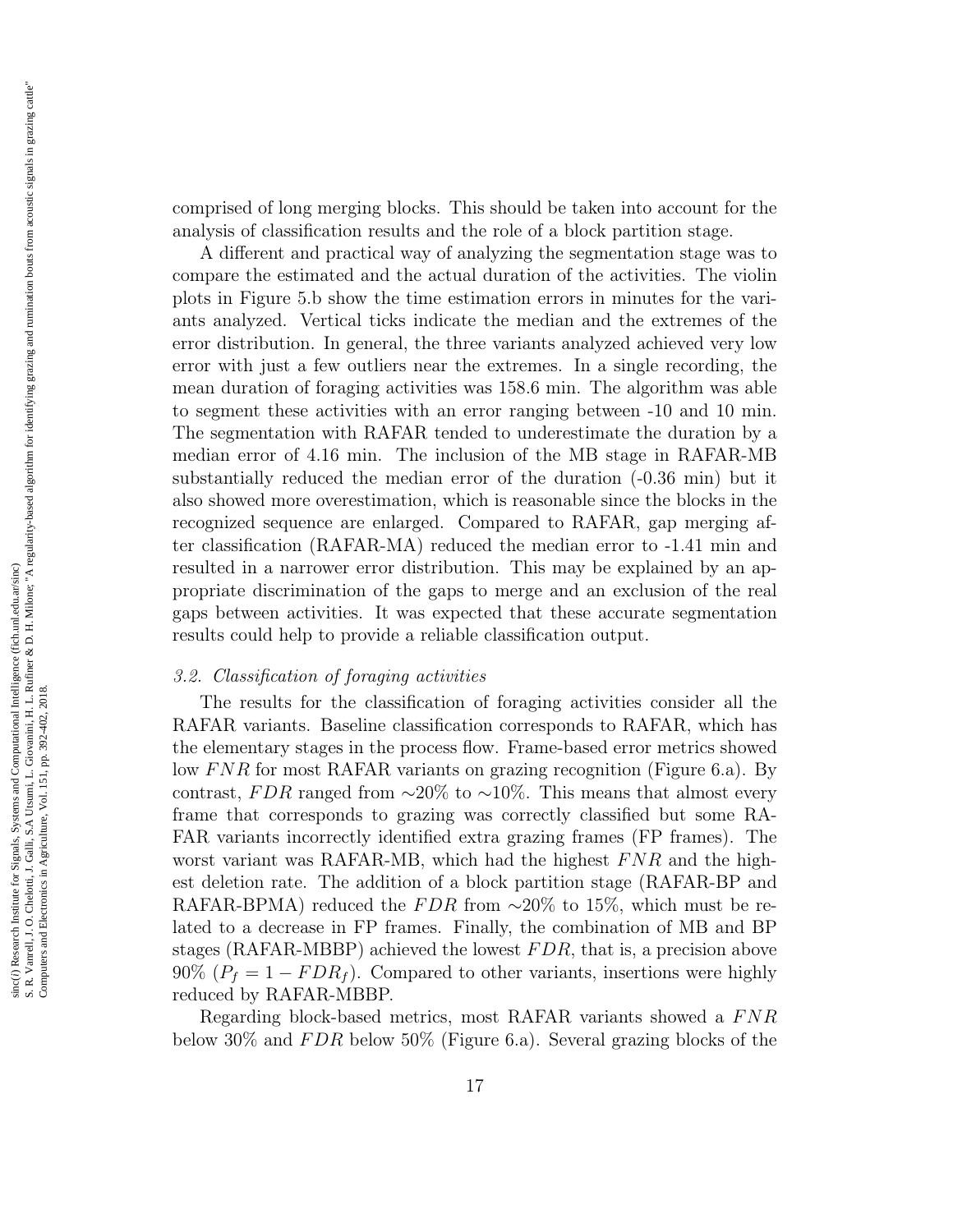

<span id="page-17-0"></span>FNR Ins. Ins. Del. Merg. Frag. FDR FNR 0.8 0.6 0.4  $\mathcal{N}^2$ Frame-based metrics Block-based metrics RAFAR RAFAR-MB RAFAR-MA RAFAR-BP RAFAR-BPMA RAFAR-MBBP FNR Ins. Ins. Del. Merg. Frag. FDR FNR 0.8 0.6  $\sim$ 0.2 Frame-based metrics Block-based metrics

Figure 6: Spider plot of frame- and block-based error metrics for (a) grazing and (b) rumination classification. The lowest errors correspond to the boundary of the polygon. RAFAR: baseline segmentation and classification. RAFAR-MB: gap merging before classification. RAFAR-MA: gap merging after classification. RAFAR-BP: partition of long blocks. RAFAR-BPMA: partition of blocks and gap merging after classification. RAFAR-MBBP: gap merging before classification and partition of blocks.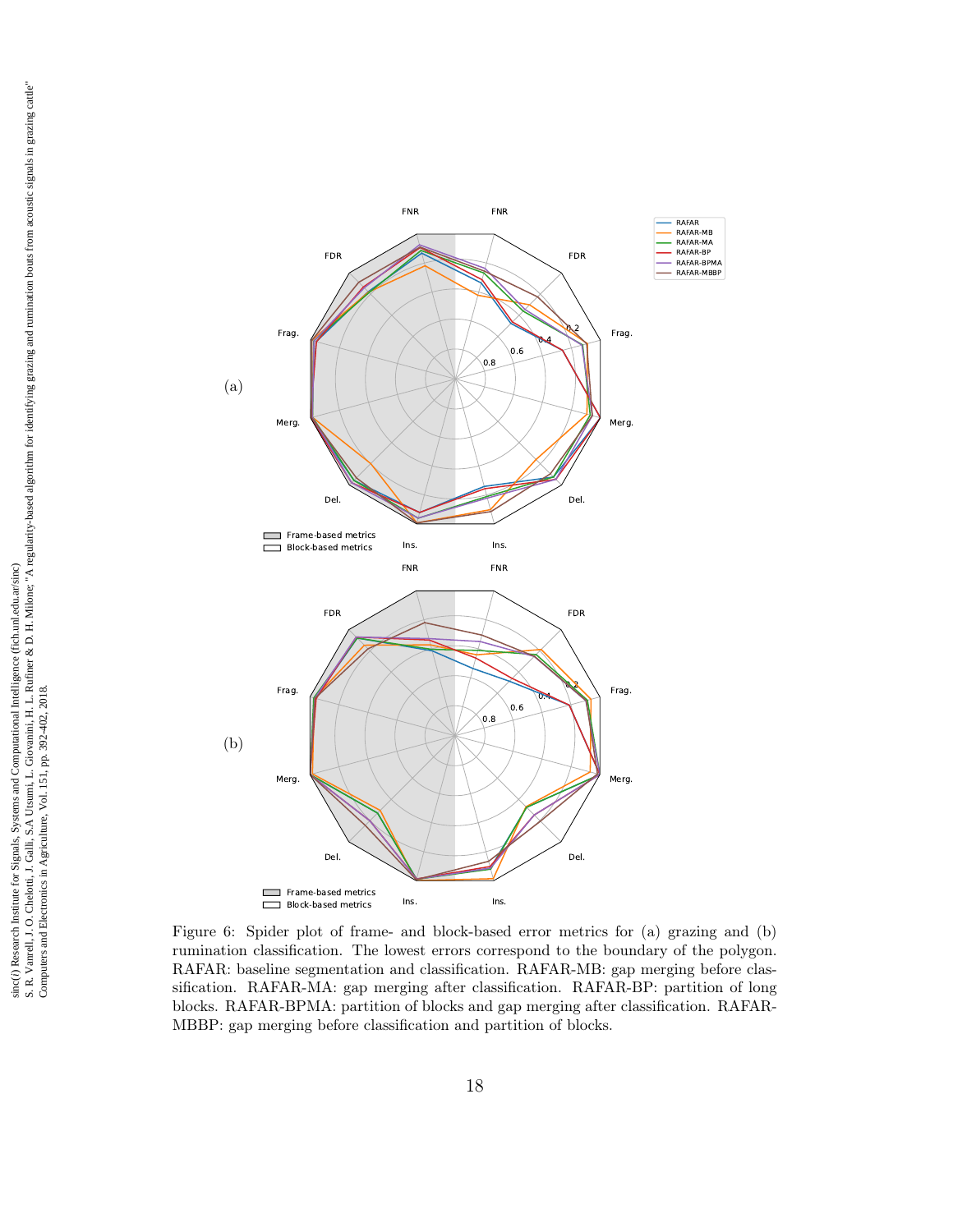reference sequence were correctly identified but there were some recognition artifacts. Most errors corresponded to block insertions (up to 26%) and fragmentation (up to 25%). Previous segmentation analyses did not reveal such insertions. Thus, they may be misclassified blocks, which should be compensated by deletion of rumination blocks. RAFAR and RAFAR-BP variants yielded modest results: moderate  $FNR$  and  $FDR$ , 0% merging, 30% fragmentation, ∼25% of insertions and <5% deletion. The high fragmentation level indicates that blocks in the reference sequence were partially detected. Therefore,  $FNR$  and  $FDR$  may be increased because of this non critical artifact. RAFAR-MB increased deletions but it significantly reduced fragmentation and insertions as well. A possible explanation is that deletions correspond to blocks identified as rumination after merging grazing and rumination blocks in the MB stage. Fragmentation and insertions were reduced as an expected result of the MB stage. RAFAR-MA and RAFAR-BPMA reduced the insertion and fragmentation errors, which lowered the  $FDR$  by  $10\%$  and the FNR by 5% compared to RAFAR. However, the merging was slightly increased in the MA stage. Finally, the combination of MB and BP stages (RAFAR-MBBP) reached a good compromise, where  $FNR$  and  $FDR$ were close to 20%, and insertions were reduced to less than 10%. Fragmentation, merging and deletion were also limited up to 10%.

The results for rumination recognition are summarized in the spider plot in Figure [6.](#page-17-0)b. Frame-based metrics showed low  $FDR$  (below 20%) for all RA-FAR variants, which means that rumination frames were hardly ever falsely assigned. By contrast, several RAFAR variants identified many rumination frames but not all frames. For instance, F NR for RAFAR and RAFAR-MA was ∼40% and insertions, merging, and fragmentation were extremely low. The addition of a block partition stage (RAFAR-BP and RAFAR-BPMA) helped to reduce FNR to  $~\sim 30\%$  and deletions to 20%. Once again, the combination of stages in RAFAR-MBBP reached a good compromise between frame  $FNR$  and  $FDR$ , obtaining the lowest deletion rate and very low fragmentation, merging and insertion.

The analysis of block results shows that two variants (RAFAR and RAFAR-BP) correctly recognized ∼50% of the rumination blocks. These variants merged no blocks and presented up to 10% of insertions. The fragmentation errors of 20% indicate that blocks in the reference sequence were partially detected. This explains the moderate  $FNR$  and  $FDR$ . The inclusion of a merging stage (RAFAR-MB or RAFAR-MA) achieved the lowest FDR and highly reduced fragmentation and insertions. RAFAR-BPMA and RAFAR-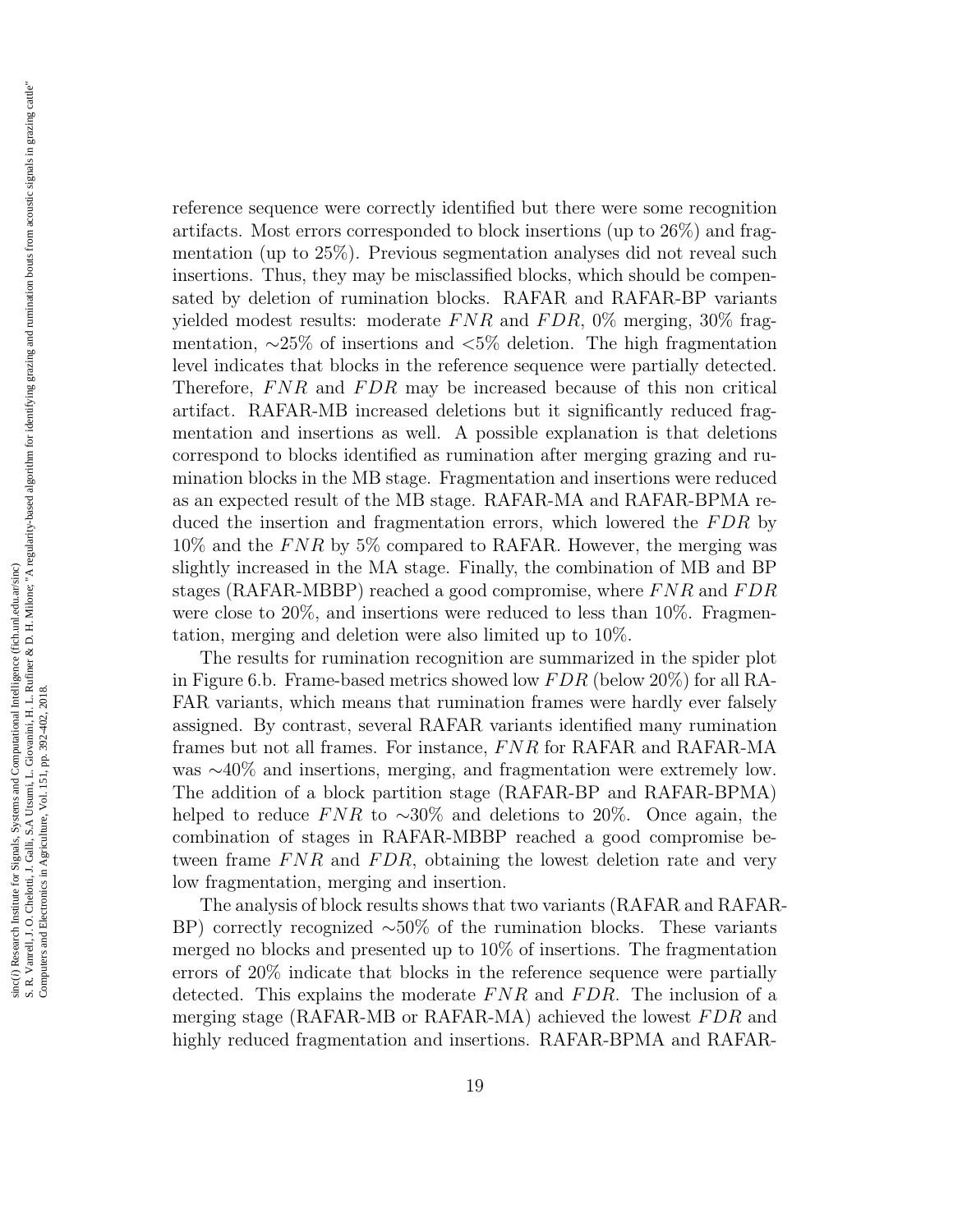<span id="page-19-0"></span>

Figure 7: Time estimation error for classification of (a) grazing and (b) rumination. The top axis is normalized with the mean duration across the recordings analyzed for grazing (88.8 min) and rumination (69.9 min). RAFAR: baseline segmentation and classification. RAFAR-MB: gap merging before classification. RAFAR-MA: gap merging after classification. RAFAR-BP: partition of long blocks. RAFAR-BPMA: partition of blocks and gap merging after classification. RAFAR-MBBP: gap merging before classification and partition of blocks.

MBBP lowered the  $FNR$  and significantly reduced deletions. In addition, these two variants kept fragmentation, merging, and insertions at low rates. The best option was RAFAR-MBBP, which obtained a block FNR below  $30\%$  and a slightly lower  $FDR$ .

The results for the estimation of the duration of the foraging activities are shown in the violin plots of Figure [7.](#page-19-0) They exhibit the error distribution across all the recordings analyzed. In addition, there were a few outliers and the distribution medians of the estimation error were very close to zero for all RAFAR variants. Most RAFAR variants showed a relatively wide distribution, which ranged from -35 min to 30 min. The best results were obtained with RAFAR-MBBP, which had a narrower distribution (-20 to 20 min) and yielded a median estimation error of 0.00 and 0.12 min for rumination and grazing, respectively. These median errors were extremely low compared to the mean duration of the activities in the recordings analyzed: 88.8 min for grazing and 69.9 min for rumination.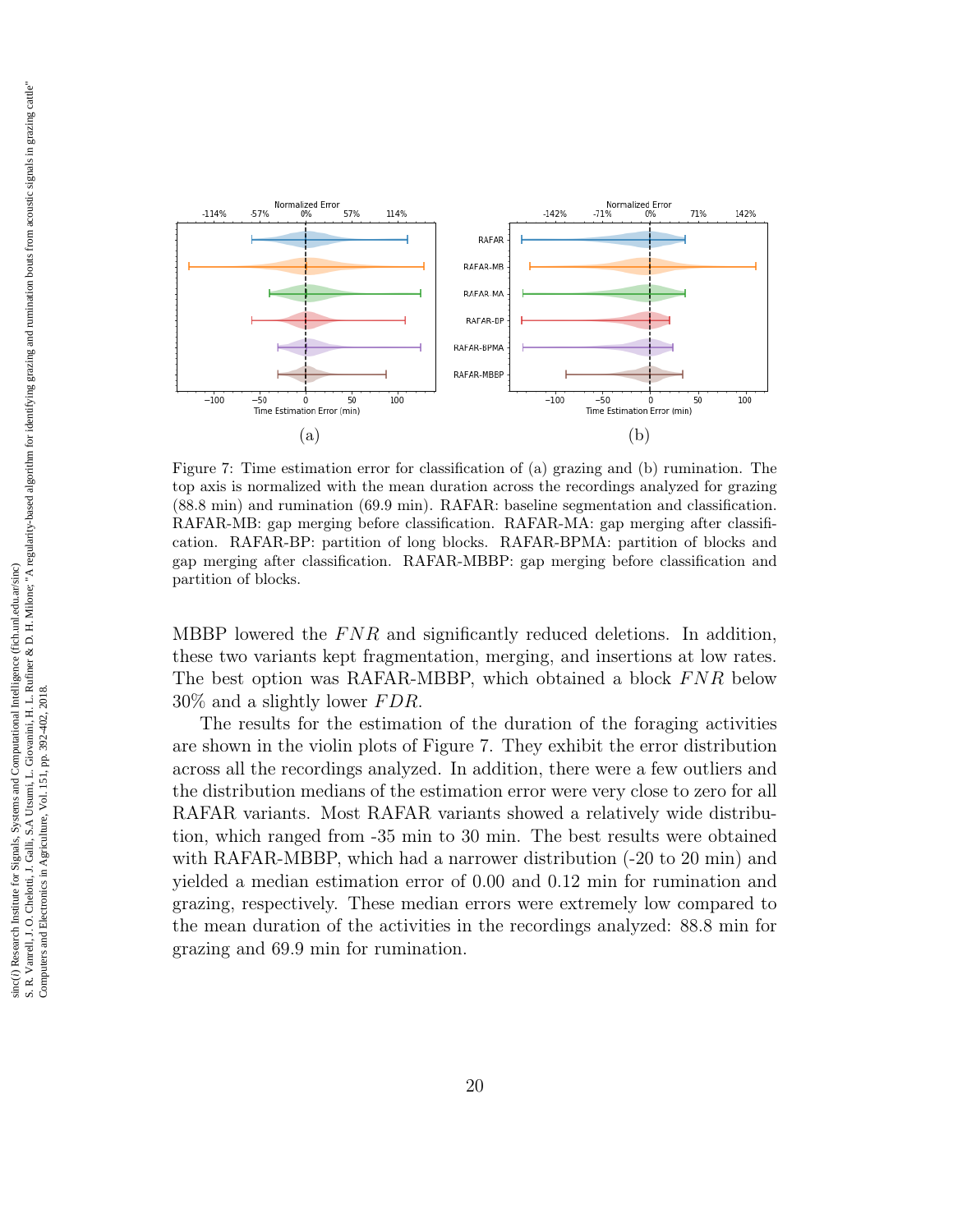#### 4. Discussion

The set of metrics proposed for analysis of the algorithm variants provided a new multidimensional view of the recognition performance at two different timescales. Frame-based metrics facilitate a fine-grain analysis that compare the reference and the recognition sequences on a timescale of seconds (1 s frame). Block-based metrics compare the sequences on a timescale of minutes or hours, which provides a big picture of the recognition. To compare and select a variant, a summary of segmentation and classification results is given in Table [2.](#page-21-0) Frame- and block-based results were summarized with the F1-score averaged across the recordings analyzed. Segmentation showed impressive frame-based scores (above 0.94), which means that the proposed algorithm was highly accurate in discriminating foraging activities from others. Blockbased scores were up to 0.715. In addition to some blocks being partially detected, most activities were correctly identified. The best activity segmentation was achieved with RAFAR-MB and RAFAR-MBBP (equivalent for segmentation). Regarding classification, frame-based scores were lower than the segmentation for the same algorithm variation, which indicates that some of the correctly identified activity blocks were misclassified in the latter stage. By contrast, block-based scores obtained for classification highly improved segmentation scores. This is particularly evident for RAFAR-MBBP, which combines a merging stage that reduced fragmentation and insertions, and a block partition stage that avoided misclassifications (deletions and insertions exchange between activities). Block fragmentation and insertions were reduced because the merging stage combined the short gaps resulting from the basic segmentation, which resulted in longer blocks for classification. As expected, a single block could include a mix of grazing and rumination bouts. Thus, the partition of blocks helped to prevent the misclassification of mixed blocks. Having analyzed all the variants, RAFAR-MBBP has shown the best tradeoff and will be considered for the following comparisons.

A comparison is made of the rumination time estimation obtained by the Hi-Tag system and the proposed algorithm RAFAR-MBBP. The Hi-Tag rumination system summarizes the total time the animal spent ruminating during two-hour chunks [\(Schirmann et al., 2009\)](#page-29-6). It provides no access to raw data on timing or duration of rumination bouts within a two-hour chunk [\(Goldhawk et al., 2013\)](#page-28-8). Therefore, the estimations with the RAFAR-MBBP were aligned, and total duration of rumination was summarized to match the same two-hour chunks of the Hi-Tag system. The comparison was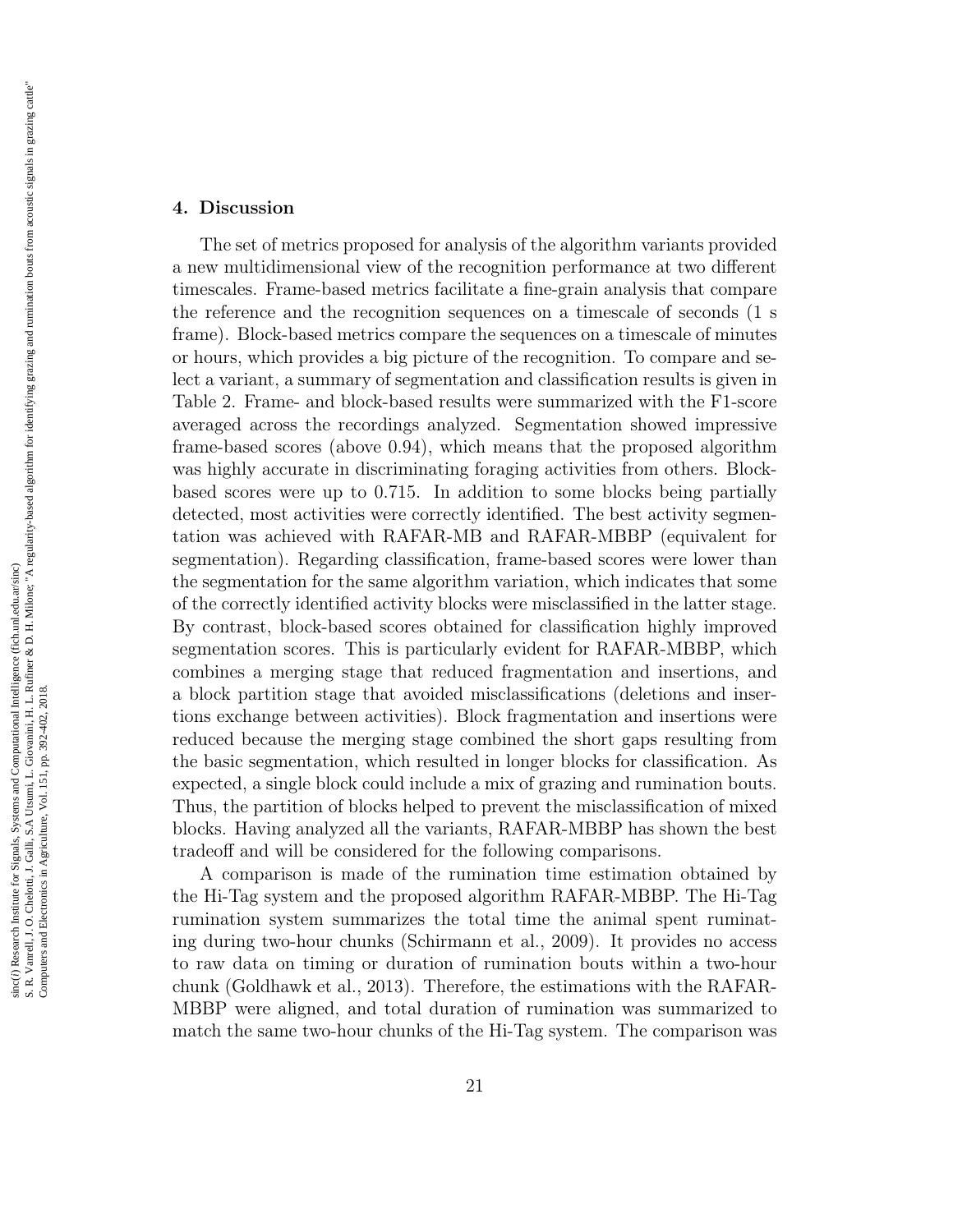|              | Activity segmentation |               | Rumination classification |               | Grazing classification |               |
|--------------|-----------------------|---------------|---------------------------|---------------|------------------------|---------------|
|              | Frame-                | Block-        | Frame-                    | Block-        | Frame-                 | Block-        |
|              | based                 | based         | based                     | based         | based                  | based         |
| <b>RAFAR</b> | 0.943                 | 0.612         | 0.780                     | 0.703         | 0.849                  | 0.770         |
|              | $(\pm 0.097)$         | $(\pm 0.347)$ | $(\pm 0.208)$             | $(\pm 0.288)$ | $(\pm 0.191)$          | $(\pm 0.291)$ |
| RAFAR-MB     | 0.962                 | 0.715         | 0.778                     | 0.818         | 0.878                  | 0.829         |
|              | $(\pm 0.057)$         | $(\pm 0.303)$ | $(\pm 0.176)$             | $(\pm 0.231)$ | $(\pm 0.141)$          | $(\pm 0.233)$ |
| RAFAR-MA     | 0.956                 | 0.688         | 0.789                     | 0.791         | 0.854                  | 0.787         |
|              | $(\pm 0.068)$         | $(\pm 0.322)$ | $(\pm 0.206)$             | $(\pm 0.221)$ | $(\pm 0.180)$          | $(\pm 0.269)$ |
| RAFAR-BP     | 0.943                 | 0.612         | 0.836                     | 0.719         | 0.882                  | 0.770         |
|              | $(\pm 0.097)$         | $(\pm 0.347)$ | $(\pm 0.178)$             | $(\pm 0.274)$ | $(\pm 0.157)$          | $(\pm 0.288)$ |
| RAFAR-BPMA   | 0.956                 | 0.688         | 0.844                     | 0.813         | 0.885                  | 0.796         |
|              | $(\pm 0.068)$         | $(\pm 0.322)$ | $(\pm 0.172)$             | $(\pm 0.227)$ | $(\pm 0.151)$          | $(\pm 0.274)$ |
| RAFAR-MBBP   | 0.962                 | 0.715         | 0.891                     | 0.873         | 0.935                  | 0.852         |
|              | $(\pm 0.057)$         | $(\pm 0.303)$ | $(\pm 0.125)$             | $(\pm 0.191)$ | $(\pm 0.114)$          | $(\pm 0.225)$ |

<span id="page-21-0"></span>Table 2: Activity segmentation and classification summary. Frame- and block-based F1 score is averaged across signals analyzed (standard deviation).

RAFAR: baseline segmentation and classification. RAFAR-MB: gap merging before classification. RAFAR-MA: gap merging after classification. RAFAR-BP: partition of long blocks. RAFAR-BPMA: partition of long blocks and gap merging after classification. RAFAR-MBBP: gap merging before classification and partition of long blocks.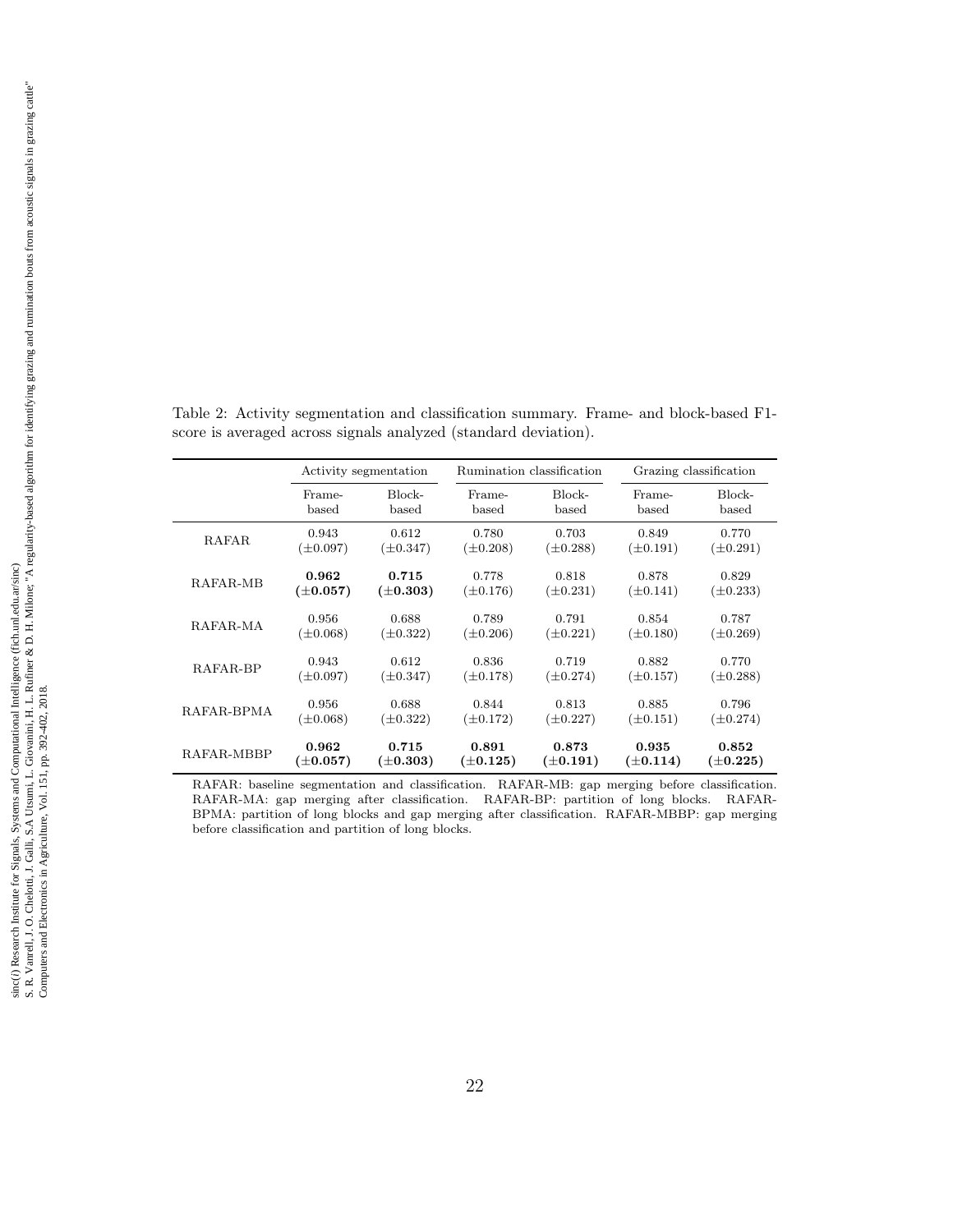made with a total of 53 two-hour chunks from all the recordings analyzed. The remaining 2-hour chunks that overlapped with times of highly-noisy environment (e.g. barn or engine noises) were discarded from this analysis.

The results of time estimation error for rumination are shown in Figure [8.](#page-23-0) The Hi-Tag system exhibited a wide distribution that ranged from heavy underestimation (-75 min) to equally high overestimation (60 min). In practical terms, these values are not negligible since they are in the same order of magnitude of the two-hour chunk analyzed. The distribution shows a tendency toward underestimation with a median of -13.55 min, in agreement with the results reported in [Goldhawk et al.](#page-28-8) [\(2013\)](#page-28-8). The histogram also shows this tendency and a uniform-like distribution between -40 and 30 min. By contrast, the proposed RAFAR-MBBP obtained a much lower error, which mostly ranged from -25 min of underestimation to 15 min of overestimation. The distribution also shows a tendency toward underestimation with a lower median of -2.56 min. The histogram shows that most errors are very close to zero and that the distribution is clearly narrower. In practical terms, this comparison suggests that the Hi-Tag system estimate rumination time with error that can be greater than 1 hour. By contrast, the proposed system provides rumination time with errors that are only a small time fraction of 1 hour.

The success of the proposed algorithm RAFAR-MBBP in estimating rumination time might be explained by the appropriate combination of two distinctive features of rumination: (i) the regularity of masticatory events and (ii) the homogeneous phases of chews and pauses associated with bolus regurgitation and swallowing. These features allow for the correctly discrimination rumination blocks from grazing blocks. By contrast, the Hi-Tag system might be confusing rumination times with grazing, since it is aimed at detecting rumination exclusively.

It should be noted that the proposed algorithm has been tested with acoustic signals recorded on Holstein dairy cows of similar age and live weight. During the signals recording, cows grazed mixed pastures (ryegrass/white clover and orchardgrass/white clover) in free-ranging environments. Testing the applicability and practicality on other type of animals and grazing environments would require further experiments. For instance, monitoring beef cattle or discontinuous pastures could require an adaptation of the algorithm. The applicability on animals seldom handle by humans could require improvement on the hardware robustness. In discontinuous patchy pastures an animal may interrupt its active grazing producing similar interruptions to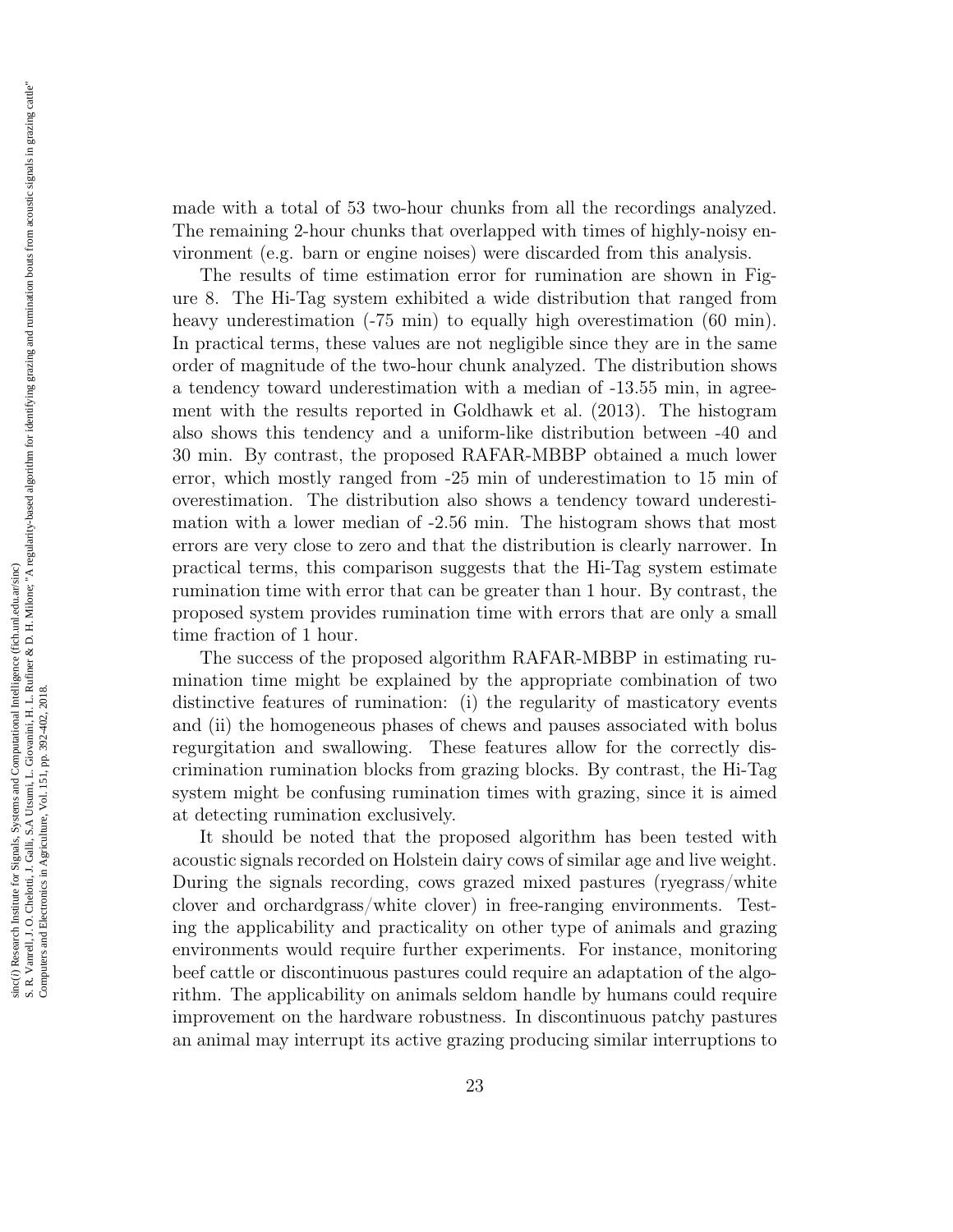<span id="page-23-0"></span>

Figure 8: Time estimation error of rumination for RAFAR-MBBP (brown) and Hi-Tag (light blue). The top axis is normalized with the length of segments analyzed (2 hours). RAFAR-MBBP: gap merging before classification and partition of long blocks.

those seeked by the algorithm. However, it is expected that the distinctive regularity of interruptions during rumination will continue to allow discriminating rumination from grazing, even in patchy pastures.

The design of the algorithm has been focused on offline processing of acoustic recordings of several hours. It provides long-term timescale analysis of ruminant foraging behavior, and it complements previous acoustic methods that have been suitable for the recognition and characterization of jaw movements on a short-term timescale. The results were highly satisfactory since sound recordings of several hours were processed in a few minutes on a standard desktop computer (e.g., 6 h of sound recording can be processed in approximately 5 min). It is probable that the proposed equipment is less practical than the Hi-Tag system. The Hi-Tag system has been designed for commercial purposes (simple and easy to apply in a wide range of environments). For example, the attachment procedure is straightforward and it can operate for long periods of time without being recharged. The hardware of our system requires further development to provide ease of use and flexibility in diverse environments, to take advantage of its superior performance in a wider range of applications.

# 5. Conclusions

In this study, an algorithm is proposed for segmenting and classifying foraging activity bouts in grazing cows. Remarkable results were obtained for segmentation. Frame-based F1-score was above 0.96 and the average time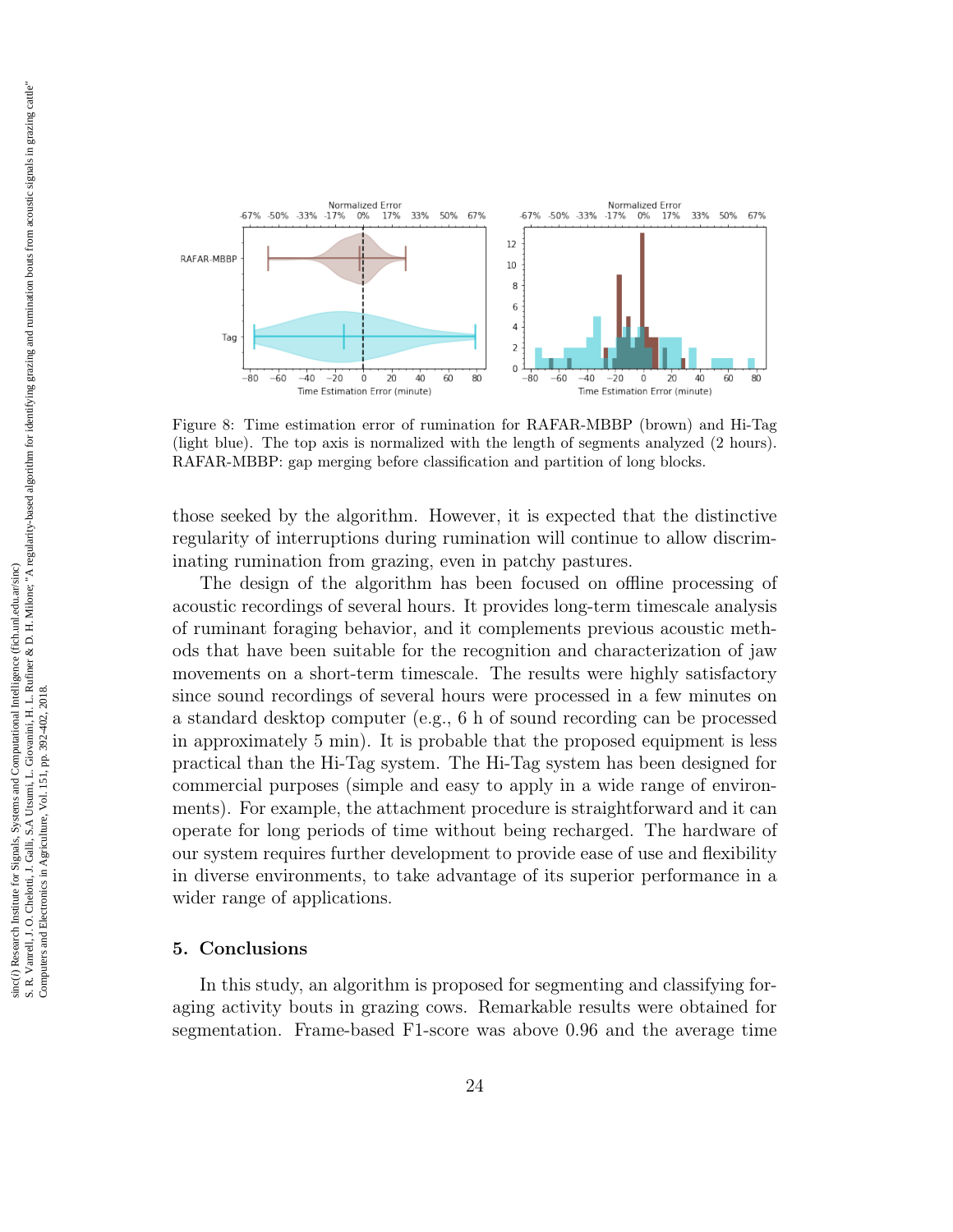estimation error was below 0.5 min for signals of several hours. Classification of rumination and grazing also produced very good results. For both activities, the frame-based F1-score was above 0.89 and the average time estimation error was very close to zero. Grazing was slightly better identified than rumination. The proposed system estimated rumination duration with a much lower error than the commercial system on a free-ranging environment. The median of the error were -2.56 min for the proposed system and -13.55 min for the commercial one. The proposed system can be implemented for practical applications on similar environments to those considered in this study. Future work will focus on testing the algorithm on other types of animals and grazing environments, on developing a preprocessing stage to deal with highly noisy environments, and on applying advanced machine learning techniques to improve classification.

#### Acknowledgements

The authors would like to thank Walter Schulte from Facultad de Ingeniería y Ciencias Hídricas, Universidad Nacional del Litoral for his work as an undergraduate student during the early stages of this project. This study has been funded by Universidad Nacional del Litoral, PACT CAID 2011- 525, Universidad Nacional de Rosario, project 2013-AGR216 and Agencia Santafesina de Ciencia, Tecnología e Innovación (ASACTEI), project 2010- 216-16 (2016). The method presented within this publication is protected under the international patent application PCT/IB2015/053721.

# <span id="page-24-0"></span>Appendix A. Example of continuous activity recognition

A simplified example is presented in Figure [A.1](#page-25-2) to show the complexity involved in the analysis of continuous activity recognition. Two recognized sequences (A and B) are compared with a reference sequence. Recognizer A returns a sequence that tends to merge blocks of the reference, whereas recognizer B yields a much more fragmented sequence compared to the reference. The number of blocks in each sequence is different. The first block of the reference is fragmented in sequence B. The second and third blocks are merged in sequence A. Then, there are an insertion, a deletion, and the last two blocks are simultaneously fragmented and merged in sequence B. This kind of visual analysis can provide insight into the recognition process. However, it is difficult to establish which recognizer is better.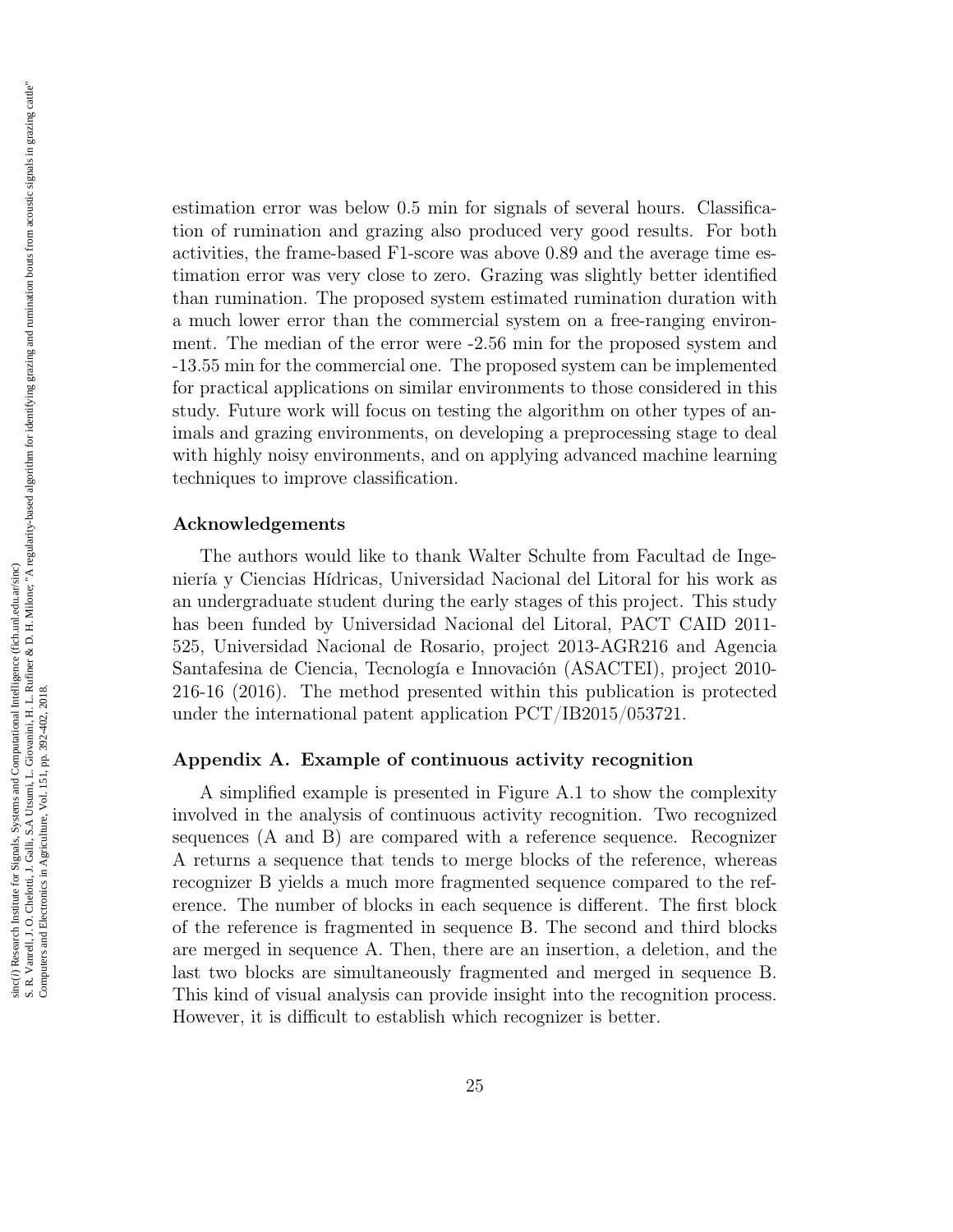<span id="page-25-2"></span>

Figure A.1: Example of recognized sequences A and B compared to the reference sequence. Common artifacts found in continuous activity recognition are surrounded by dashed blue rectangles.

## <span id="page-25-0"></span>Appendix B. Labeling of segments

The TP and TN segments keep those labels. The FP and FN segments are assigned into subcategories to better capture block artifacts. The subcategories are summarized in Table [B.1](#page-25-3) and an example of segment assignments is shown in Figure [B.1.](#page-26-2)

<span id="page-25-3"></span>Table B.1: Subclassification of false positive (FP) and false negative (FN) segments.

| FP | I (insertion)<br>M (merge)<br>$O$ (overfill)         | a FP that corresponds to an isolated insertion in the recognized sequence<br>a FP that occurs between two TP segments of a merged block<br>a FP that occurs at the start or the end of a partially matched block    |
|----|------------------------------------------------------|---------------------------------------------------------------------------------------------------------------------------------------------------------------------------------------------------------------------|
| FN | D (deletion)<br>F (fragmentation)<br>$U$ (underfill) | a FN that corresponds to an isolated deletion in the recognized sequence<br>a FN that occurs between two TP segments of a fragmented block<br>a FN that occurs at the start or the end of a partially matched block |

# <span id="page-25-1"></span>Appendix C. Definitions of frame- and block-based error metrics

The frame- and block-based error metrics are defined in Table [C.1.](#page-26-3) Framebased metrics are defined considering the counts of true positives  $TP$ , false positives  $FP$ , false negatives  $FN$ , fragmented F, merged M, and deleted D frames in the reference sequence, and the count of inserted  $I$  frames in the recognized sequence, respectively. Frames of 1 s were considered as the smallest time unit for results analysis. Block-based metrics are defined considering the counts of total  $(B^{ref})$ , correctly detected  $(C)$ , fragmented  $(F)$ , merged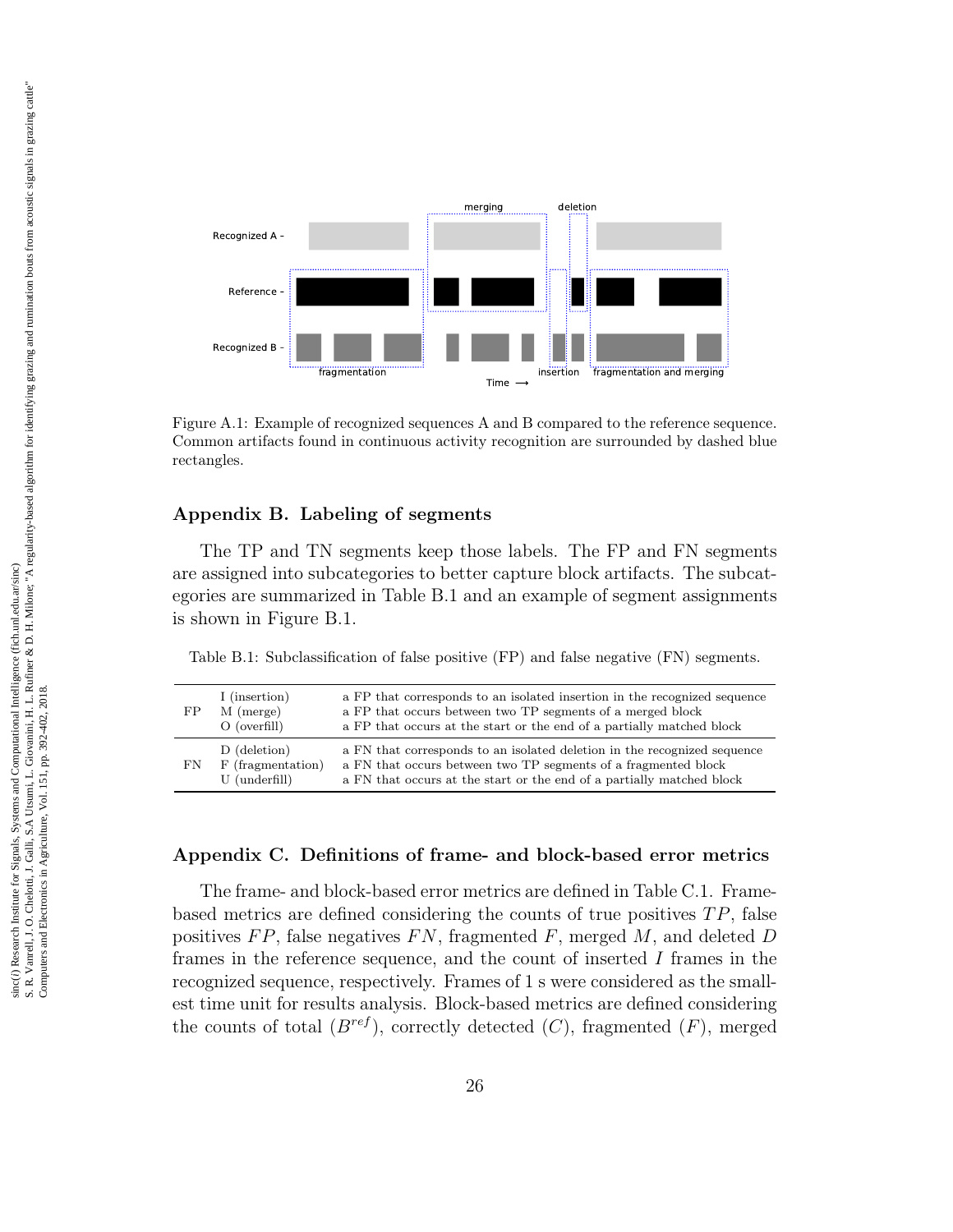<span id="page-26-2"></span>

Figure B.1: Segments and boundaries defined from the comparison between the reference and the recognized sequences. Segments that would be usually classified as FN or FP are identified with the corresponding subcategory. The TP and TN labels are omitted for clarity.

Table C.1: Definitions of frame- and block-based error metrics.

<span id="page-26-3"></span>

| Error metric         | Frame-based                                                                                                                                                                                                     | Block-based               |  |  |
|----------------------|-----------------------------------------------------------------------------------------------------------------------------------------------------------------------------------------------------------------|---------------------------|--|--|
|                      | False negative rate $FNR_f = 1 - \frac{TP}{TP + FN} = 1 - R_f$ $FNR_b = 1 - \frac{C}{Bref} = 1 - R_b$<br>False discovery rate $FDR_f = 1 - \frac{TP}{TP + FP} = 1 - P_f$ $FDR_b = 1 - \frac{C}{Brec} = 1 - P_b$ |                           |  |  |
| False discovery rate |                                                                                                                                                                                                                 |                           |  |  |
| Fragmentation        |                                                                                                                                                                                                                 | $F_b = \frac{F}{Rref}$    |  |  |
| Merging              |                                                                                                                                                                                                                 | $M_b = \frac{M}{B^{ref}}$ |  |  |
| Deletion             |                                                                                                                                                                                                                 | $D_b = \frac{D}{R^{ref}}$ |  |  |
| Insertion            | $\begin{array}{l} F_f = \frac{\dot{r}}{TP + FP} \\ M_f = \frac{M}{TP + FP} \\ D_f = \frac{D}{TP + FP} \\ I_f = \frac{P}{TP + FN} \end{array}$                                                                   | $I_b = \frac{I}{B_{rec}}$ |  |  |
|                      |                                                                                                                                                                                                                 |                           |  |  |

 $(M)$ , and deleted  $(D)$  blocks in the reference sequence, and the counts of total  $(B^{rec})$  and inserted  $(I)$  blocks in the recognized sequence, respectively. In addition, the standard F1-score was computed for frames  $F1_f = \frac{2R_fP_f}{R_f+P_i}$  $\frac{2R_fF_f}{R_f+P_f}$  and blocks  $F1_b = \frac{2R_bP_b}{R_b+P_b}$  $\frac{2R_bP_b}{R_b+P_b}$  based on the corresponding precision and recall defined in Table [C.1.](#page-26-3)

## References

- <span id="page-26-0"></span>Andriamandroso, A., Bindelle, J., Mercatoris, B., Lebeau, F., 2016. A review on the use of sensors to monitor cattle jaw movements and behavior when grazing. Biotechnology, Agronomy, Society and Environment 20.
- <span id="page-26-1"></span>Andriamandroso, A. L. H., Lebeau, F., Beckers, Y., Froidmont, E., Dufrasne, I., Heinesch, B., Dumortier, P., Blanchy, G., Blaise, Y., Bindelle, J., 2017. Development of an open-source algorithm based on inertial measurement units (IMU) of a smartphone to detect cattle grass intake and ruminating behaviors. Comput. Electron. Agric. 139, 126–137.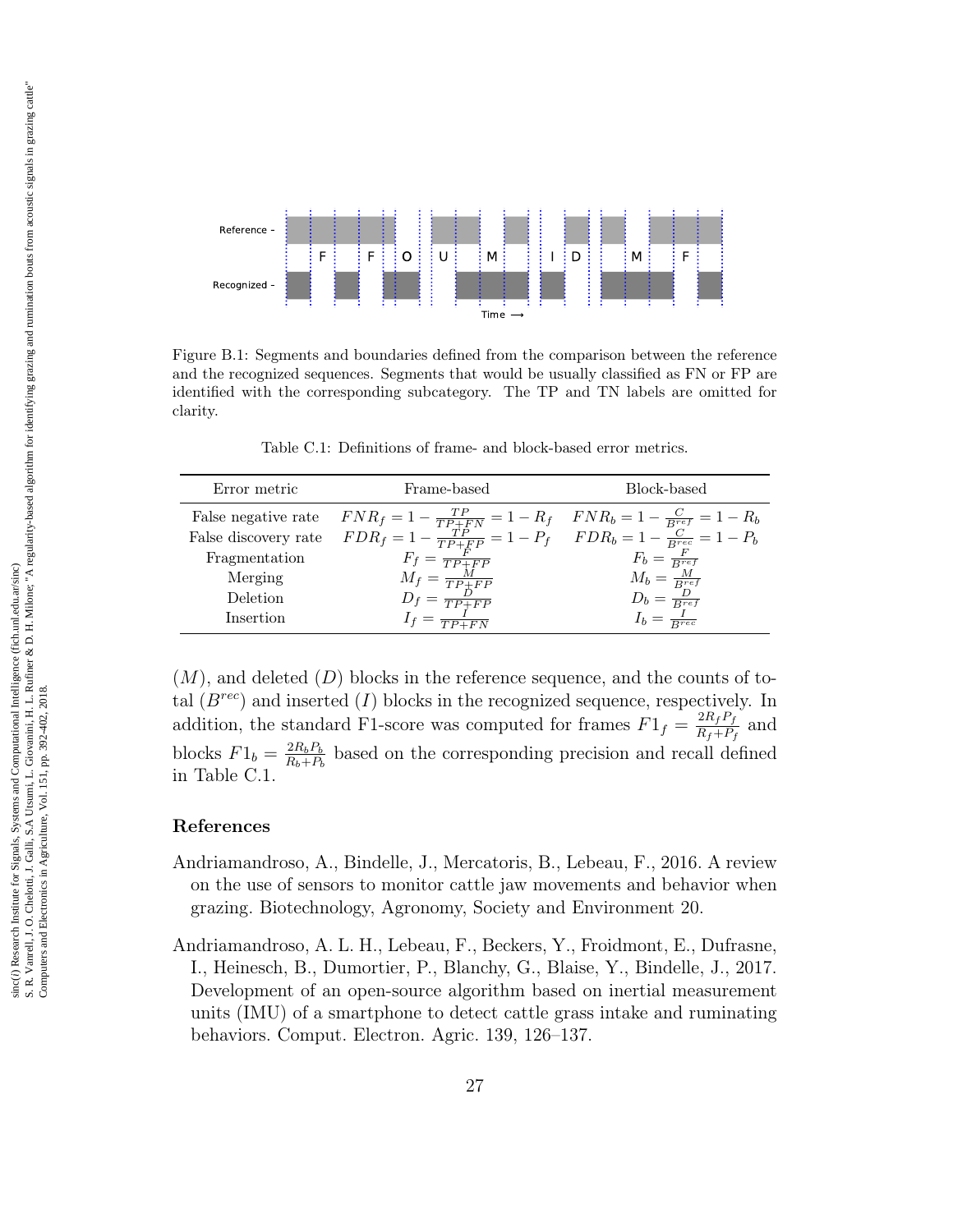- <span id="page-27-5"></span>Arcidiacono, C., Porto, S. M. C., Mancino, M., Cascone, G., 2017. Development of a threshold-based classifier for real-time recognition of cow feeding and standing behavioural activities from accelerometer data. Comput. Electron. Agric. 134, 124–134.
- <span id="page-27-1"></span>Beauchemin, K. A., 1991. Ingestion and mastication of feed by dairy cattle. Vet. Clin. North Am. Food Anim. Pract. 7 (2), 439–463.
- <span id="page-27-2"></span>Benvenutti, M. A., Pavetti, D. R., Poppi, D. P., Gordon, I. J., Cangiano, C. A., Sep. 2016. Defoliation patterns and their implications for the management of vegetative tropical pastures to control intake and diet quality by cattle. Grass Forage Sci. 71 (3), 424–436.
- <span id="page-27-0"></span>Bristow, D. J., Holmes, D. S., Mar. 2007. Cortisol levels and anxiety-related behaviors in cattle. Physiol. Behav. 90 (4), 626–628.
- <span id="page-27-9"></span>Chelotti, J. O., Vanrell, S. R., Galli, J. R., Giovanini, L. L., Rufiner, H. L., Feb. 2018. A pattern recognition approach for detecting and classifying jaw movements in grazing cattle. Computers and Electronics in Agriculture 145, 83–91.
- <span id="page-27-8"></span>Chelotti, J. O., Vanrell, S. R., Milone, D. H., Utsumi, S. A., Galli, J. R., Leonardo Rufiner, H., Giovanini, L. L., 2016. A real-time algorithm for acoustic monitoring of ingestive behavior of grazing cattle. Comput. Electron. Agric. 127, 64–75.
- <span id="page-27-7"></span>Clapham, W. M., Fedders, J. M., Beeman, K., Neel, J. P. S., 2011. Acoustic monitoring system to quantify ingestive behavior of free-grazing cattle. Comput. Electron. Agric. 76 (1), 96–104.
- <span id="page-27-4"></span>Delagarde, R., Caudal, J.-P., Peyraud, J.-L., 1999. Development of an automatic bitemeter for grazing cattle. In: Annales de zootechnie. Vol. 48. pp. 329–339.
- <span id="page-27-6"></span>Galli, J. R., Cangiano, C. A., Milone, D. H., Laca, E. A., 2011. Acoustic monitoring of short-term ingestive behavior and intake in grazing sheep. Livestock Science 140 (1–3), 32–41.
- <span id="page-27-3"></span>Galli, J. R., Cangiano, C. A., Pece, M. A., Larripa, M. J., Milone, D. H., Utsumi, S. A., Laca, E. A., 2017. Monitoring and assessment of ingestive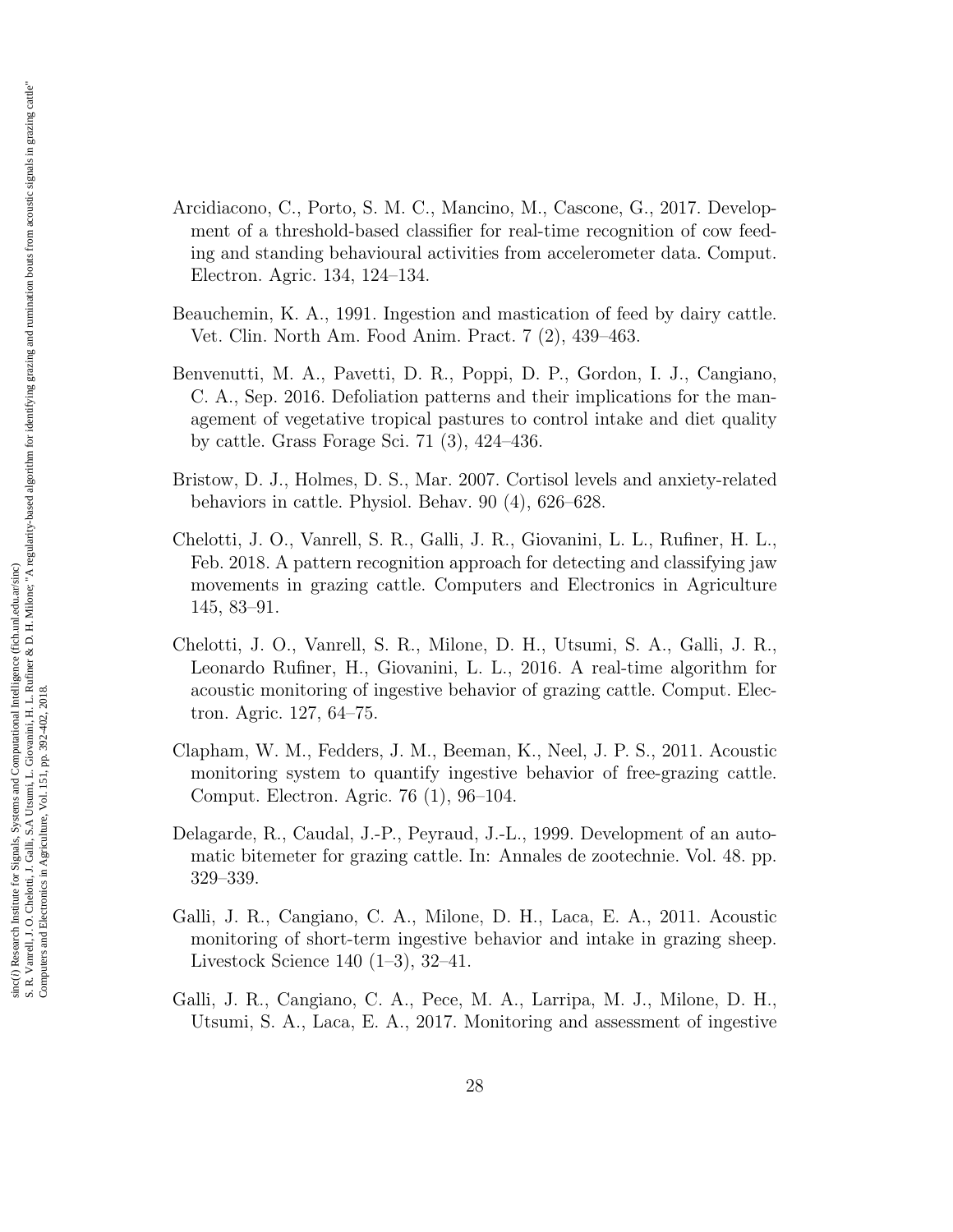chewing sounds for prediction of herbage intake rate in grazing cattle. Animal: An International Journal of Animal Bioscience, 1–10.

- <span id="page-28-5"></span>Giovanetti, V., Decandia, M., Molle, G., Acciaro, M., Mameli, M., Cabiddu, A., Cossu, R., Serra, M. G., Manca, C., Rassu, S. P. G., Dimauro, C., 2017. Automatic classification system for grazing, ruminating and resting behaviour of dairy sheep using a tri-axial accelerometer. Livest. Sci. 196, 42–48.
- <span id="page-28-8"></span>Goldhawk, C., Schwartzkopf-Genswein, K., Beauchemin, K. A., 2013. Validation of rumination collars for beef cattle. J. Anim. Sci. 91 (6), 2858–2862.
- <span id="page-28-4"></span>González, L. A., Bishop-Hurley, G. J., Handcock, R. N., Crossman, C., 2015. Behavioral classification of data from collars containing motion sensors in grazing cattle. Comput. Electron. Agric. 110, 91–102.
- <span id="page-28-7"></span>Greenwood, P. L., Paull, D. R., McNally, J., Kalinowski, T., Ebert, D., Little, B., Smith, D. V., Rahman, A., Valencia, P., Ingham, A. B., Bishop-Hurley, G. J., 2018. Use of sensor-determined behaviours to develop algorithms for pasture intake by individual grazing cattle. Crop Pasture Sci. 68 (12), 1091–1099.
- <span id="page-28-1"></span>Herskin, M. S., Munksgaard, L., Ladewig, J., Dec. 2004. Effects of acute stressors on nociception, adrenocortical responses and behavior of dairy cows. Physiol. Behav. 83 (3), 411–420.
- <span id="page-28-0"></span>Hodgson, J., Illius, A. W., 1998. The ecology and management of grazing systems. CAB International.
- <span id="page-28-2"></span>Kilgour, R. J., 2012. In pursuit of "normal": A review of the behaviour of cattle at pasture. Appl. Anim. Behav. Sci. 138 (1), 1–11.
- <span id="page-28-3"></span>Laca, E. A., Ungar, E. D., Seligman, N. G., Ramey, M. R., Demment, M. W., 1992. An integrated methodology for studying short-term grazing behaviour of cattle. Grass Forage Sci. 47 (1), 81–90.
- <span id="page-28-6"></span>Martiskainen, P., Järvinen, M., Skön, J.-P., Tiirikainen, J., Kolehmainen, M., Mononen, J., 2009. Cow behaviour pattern recognition using a threedimensional accelerometer and support vector machines. Appl. Anim. Behav. Sci. 119 (1–2), 32–38.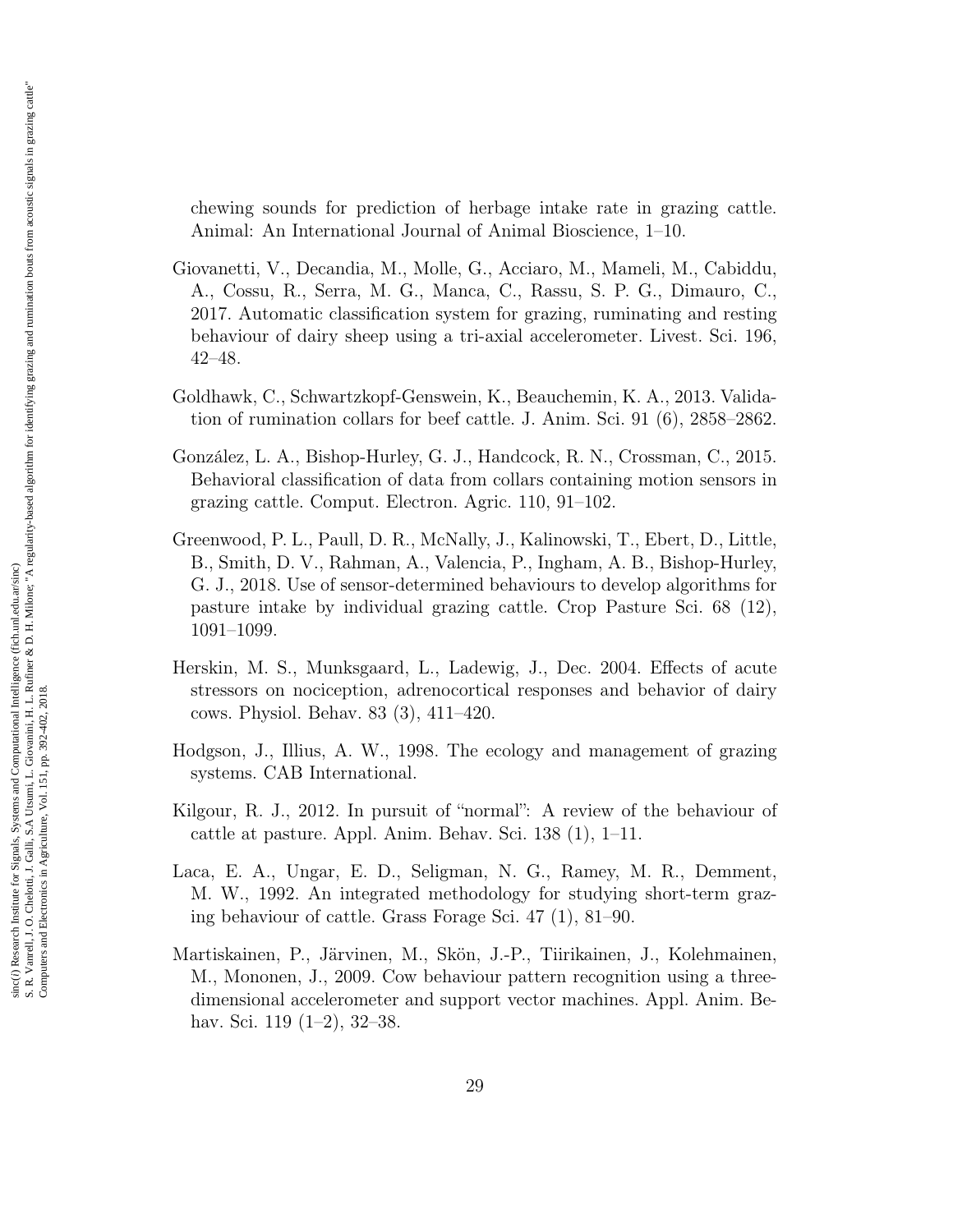- <span id="page-29-5"></span>Milone, D. H., Galli, J. R., Cangiano, C. A., Rufiner, H. L., Laca, E. A., 2012. Automatic recognition of ingestive sounds of cattle based on hidden Markov models. Comput. Electron. Agric. 87, 51–55.
- <span id="page-29-4"></span>Navon, S., Mizrach, A., Hetzroni, A., Ungar, E. D., 2013. Automatic recognition of jaw movements in free-ranging cattle, goats and sheep, using acoustic monitoring. Biosystems Eng. 114 (4), 474–483.
- <span id="page-29-3"></span>Nydegger, F., Gyga, L., Egli, W., 2010. Automatic measurement of rumination and feeding activity using a pressure sensor. International Conference on Agricultural Engineering - AgEng 2010: towards environmental technologies, Clermont-Ferrand, France, 6-8 September 2010.
- <span id="page-29-8"></span>Oppenheim, A. V., Schafer, R. W., Nov. 2011. Discrete-Time Signal Processing. Pearson Education.
- <span id="page-29-1"></span>Rutter, S., Champion, R., Penning, P., 1997. An automatic system to record foraging behaviour in free-ranging ruminants. Applied Animal Behaviour Science 54 (2-3), 185–195.
- <span id="page-29-2"></span>Rutter, S. M., 2000. Graze: a program to analyze recordings of the jaw movements of ruminants. Behavior Research Methods, Instruments, & Computers: A Journal of the Psychonomic Society, Inc 32 (1), 86–92.
- <span id="page-29-6"></span>Schirmann, K., von Keyserlingk, M. A. G., Weary, D. M., Veira, D. M., Heuwieser, W., 2009. Validation of a system for monitoring rumination in dairy cows. J. Dairy Sci. 92 (12), 6052–6055.
- <span id="page-29-0"></span>Smith, D., Rahman, A., Bishop-Hurley, G. J., Hills, J., Shahriar, S., Henry, D., Rawnsley, R., 2016. Behavior classification of cows fitted with motion collars: Decomposing multi-class classification into a set of binary problems. Comput. Electron. Agric. 131, 40–50.
- <span id="page-29-7"></span>Sokolova, M., Lapalme, G., Jul. 2009. A systematic analysis of performance measures for classification tasks. Inf. Process. Manag. 45 (4), 427–437.
- <span id="page-29-9"></span>Stegmayer, G., Pividori, M., Milone, D. H., 2016. A very simple and fast way to access and validate algorithms in reproducible research. Briefings in Bioinformatics 17 (1), 180–183.